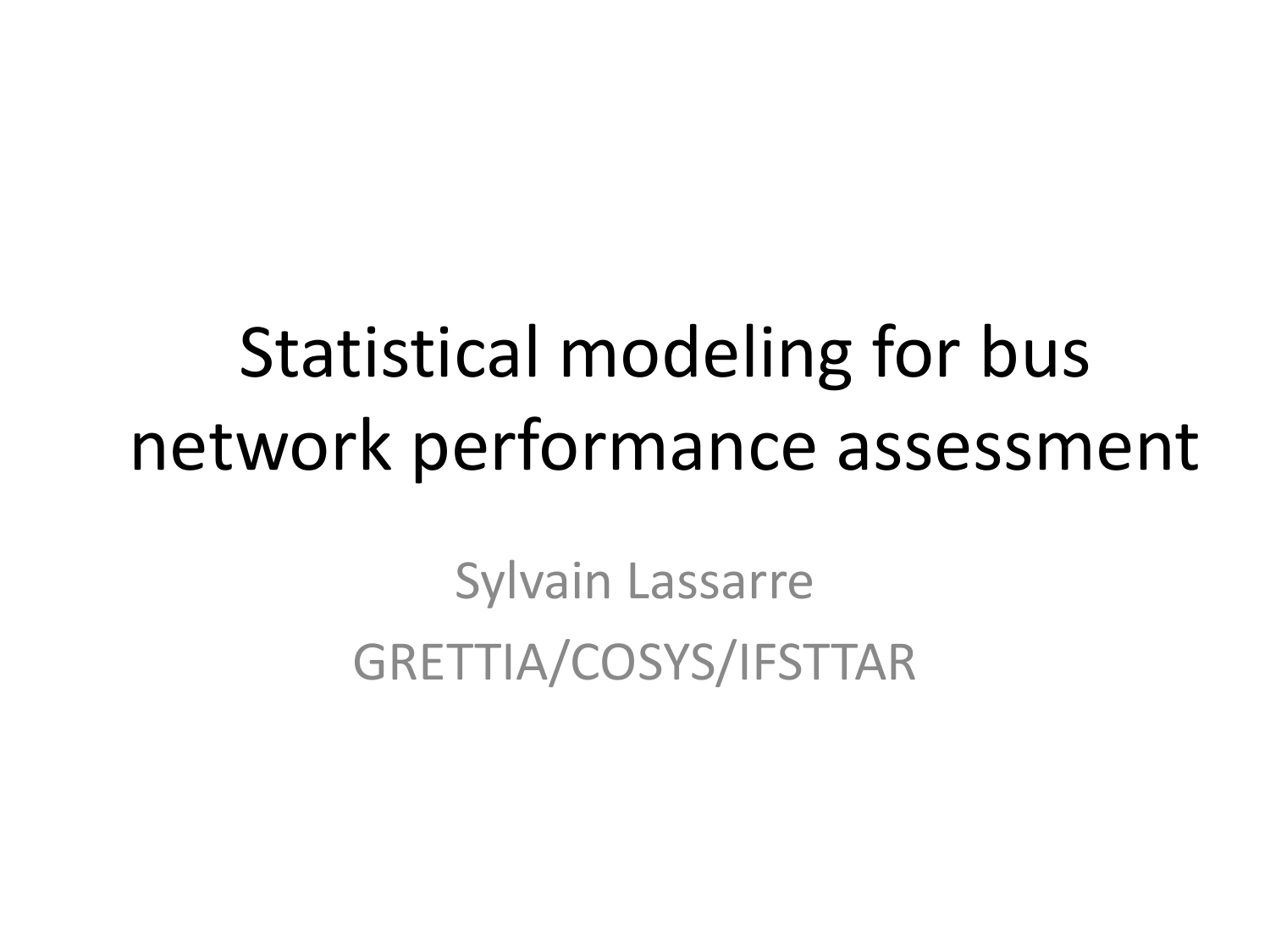- Spatio-temporal processes for buses
	- Deterministic
	- Stochastic
		- Travel time and dwell time
		- Daganzo's model
- Trajectories and missing data
- Statistical models for processes
- Spatio-temporal processes for passengers
- Conclusion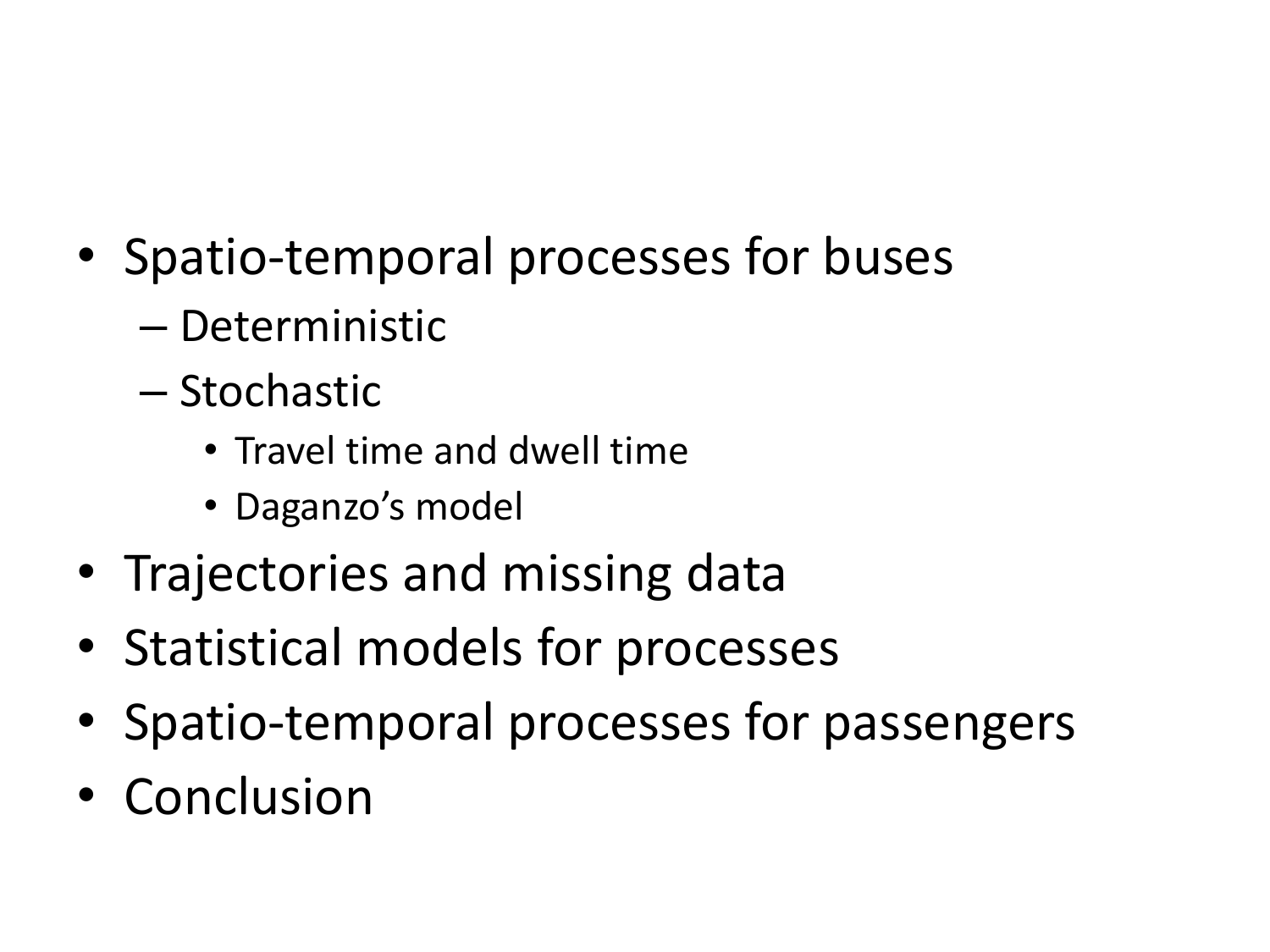- Most of the reliability indicators are derived from statisitics on bus movements data
- For exemple
	- Coefficient of variation
	- Percentile
- without knowing the nature of the distribution of the stochastic variables such as travel time, headway, speed, … and the stochastic process which governs the dynamics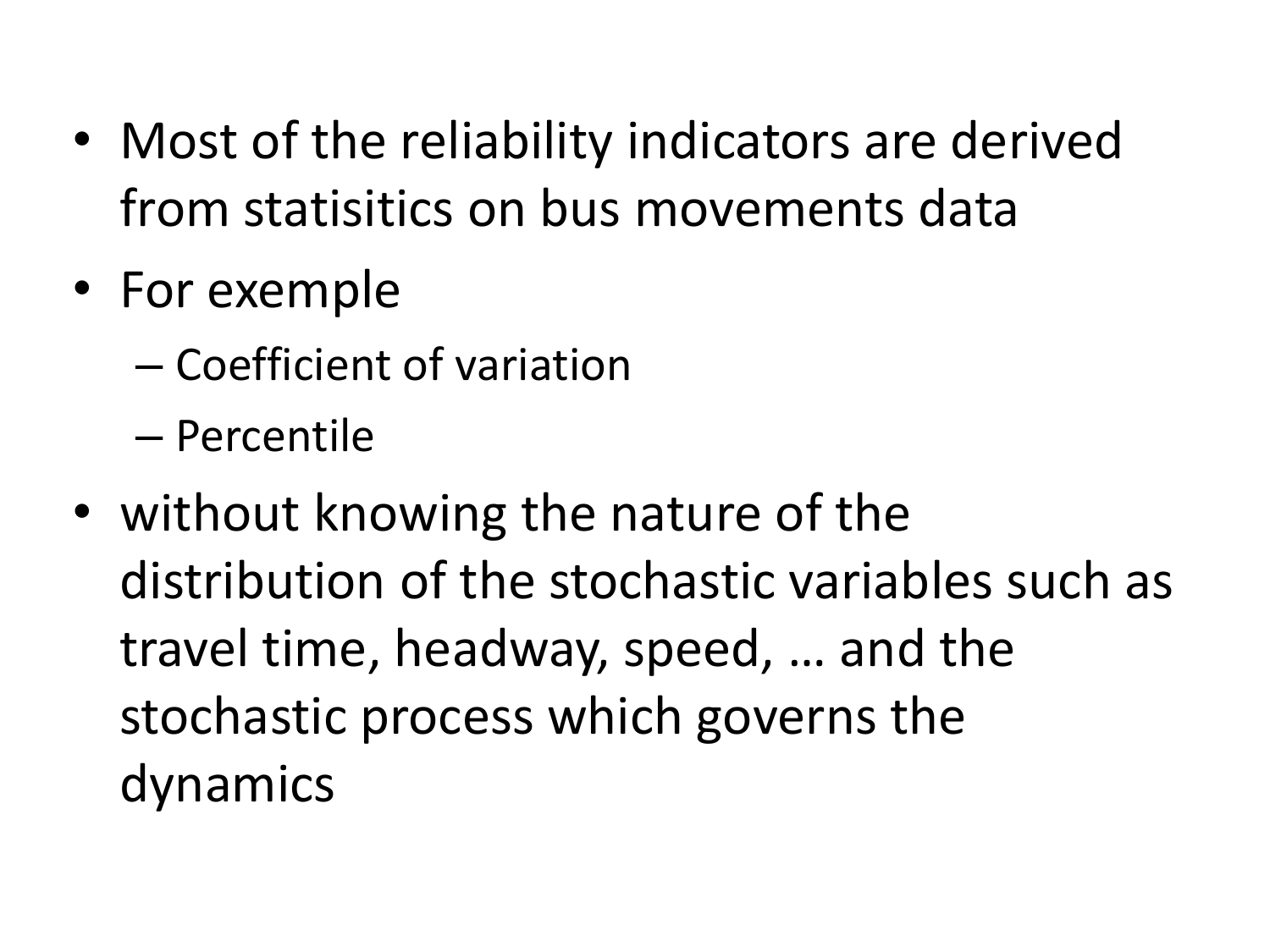### Spatio-temporal processes for buses

- The travelling of the bus along the route from origin to destination (#start and end terminal) as a moving particle (x,t) which makes a pause at bus stops along the route
- Deterministic process = scheduled travelling = time-table

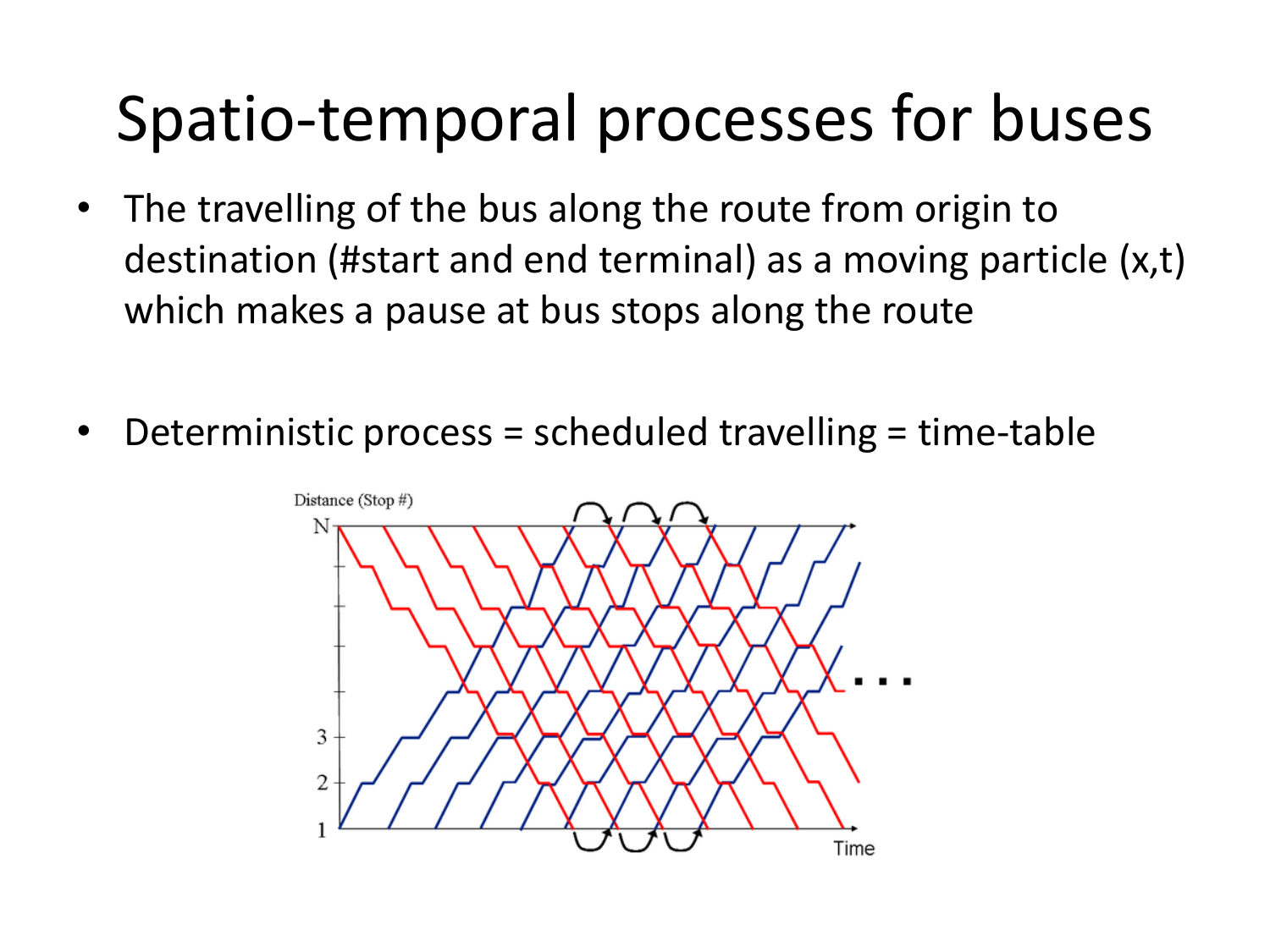$$
t_{n,s+1} = t_{0,0} + nH + \sum_{0}^{s} p_i
$$

- $t_{n,s}$  time arrivals of bus n at bus stops s (or control points)
- H service headway
- $t_{0.0}$  departure at origin
- p<sub>i</sub> target travel time between i and i+1
- Deterministic and stationnary process

$$
t_{n,s+1} = t_{n,s} + c_s
$$

- $p_s = c_s$  average (global) travel time from s to s+1, sum of
	- $\pi$ <sub>s</sub> Inter-stop travel time between bus stops s and s+1
	- $-$  d<sub>s</sub> Dwell time or delay due to bus stop s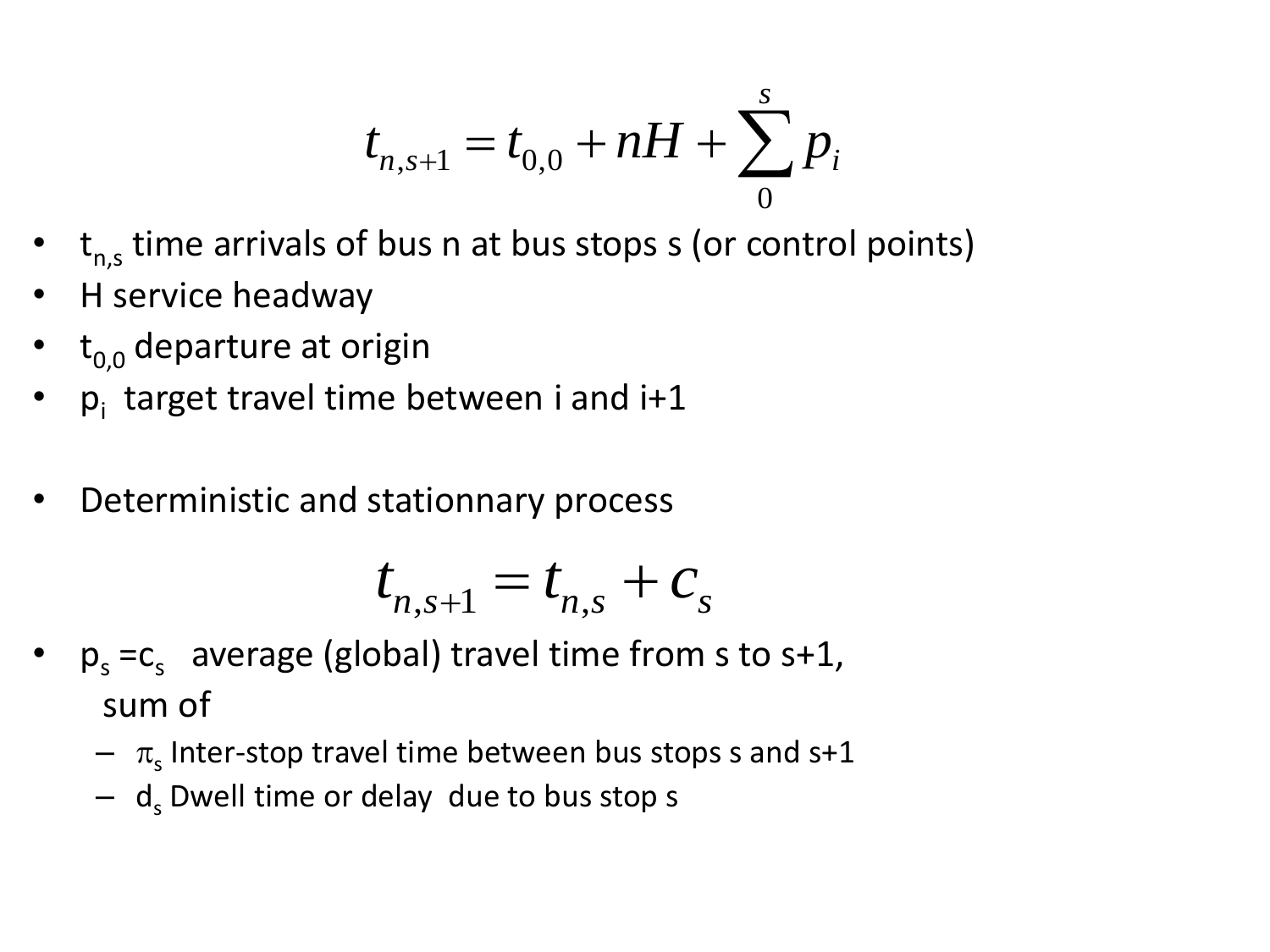Stochastic processes and models (1)

- Of the arrival times  $a_{ns}$  because of random disturbances (traffic, passenger demand, driver behavior, ...) affecting  $t_{ns}$
- By means of (Hans et al., 2014)
	- $u_{n,s} = a_{n,s+1} a_{n,s}$  global travel time for segment s, s+1
		- dwell time models (boarding and (alighting) passengers)
		- travel time models

$$
u_{n,s+1} = a_{n,s+1} - a_{n,s} = d_{n,s} + \pi_{n,s}
$$
  

$$
a_{n,s+1} = a_{n,s} + d_{n,s} + \pi_{n,s}
$$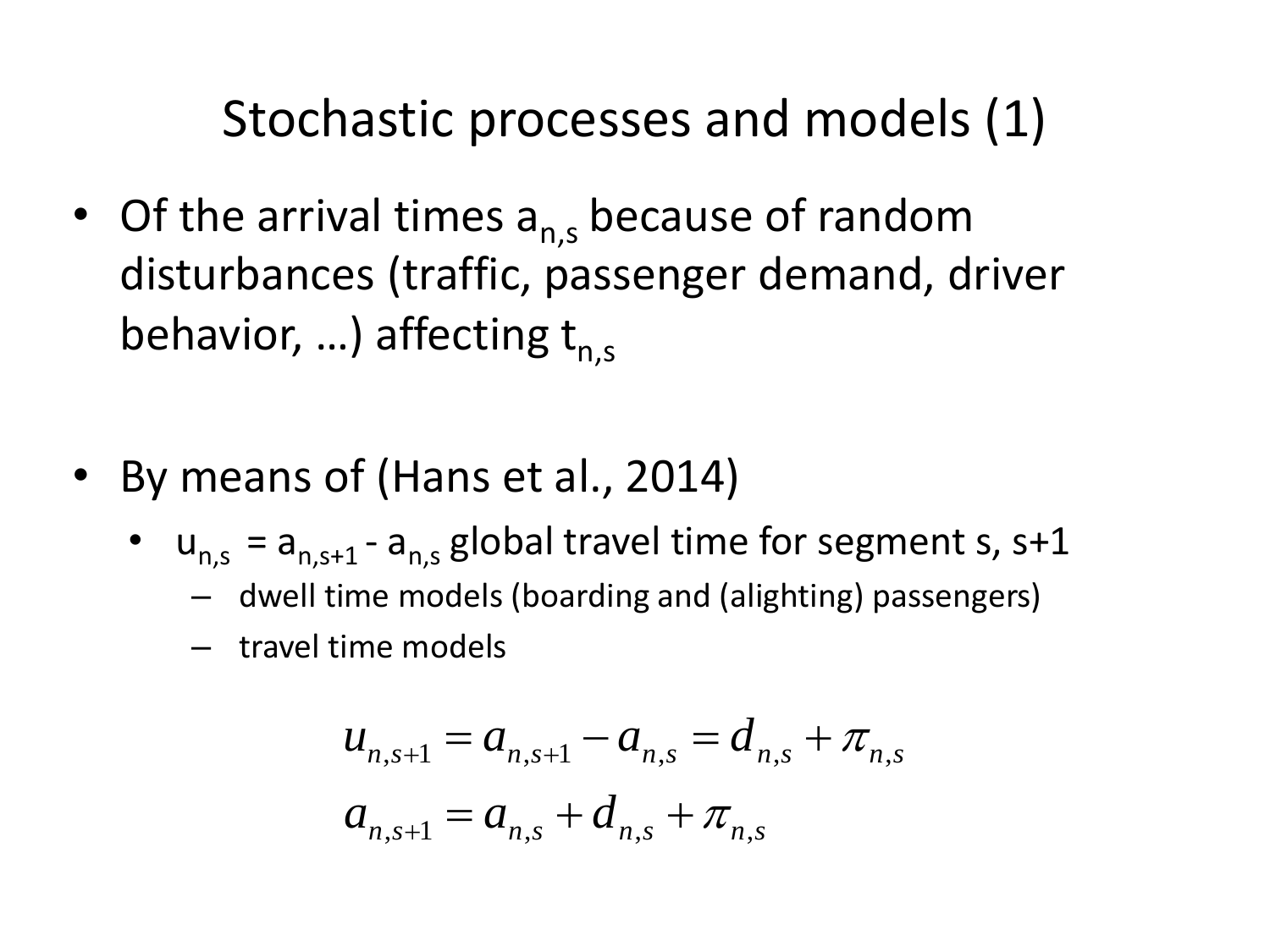### Dwell time models

- $L_{n,s}$  load of the bus
- $A_{n,s}$  number of alighting passengers off the bus
- $B_{n,s}$  number of boarding passengers in the bus

$$
L_{n,s+1} = L_{n,s} - A_{n,s} + B_{n,s}
$$
 Infinite capacity  
\n
$$
d_{n,s} = \max(aA_{n,s}, bB_{n,s}) + c
$$
  
\n
$$
d_{n,s} = aA_{n,s} + bB_{n,s}
$$
 Times to alight/board/  
\n
$$
A_{n,s} = d_s L_{n,s-1}
$$
 Alightly in the proportion  
\n
$$
B_{n,s} = (\lambda_s - \frac{1}{\lambda_s})h_{n,s}
$$
 Arrival rate of passengers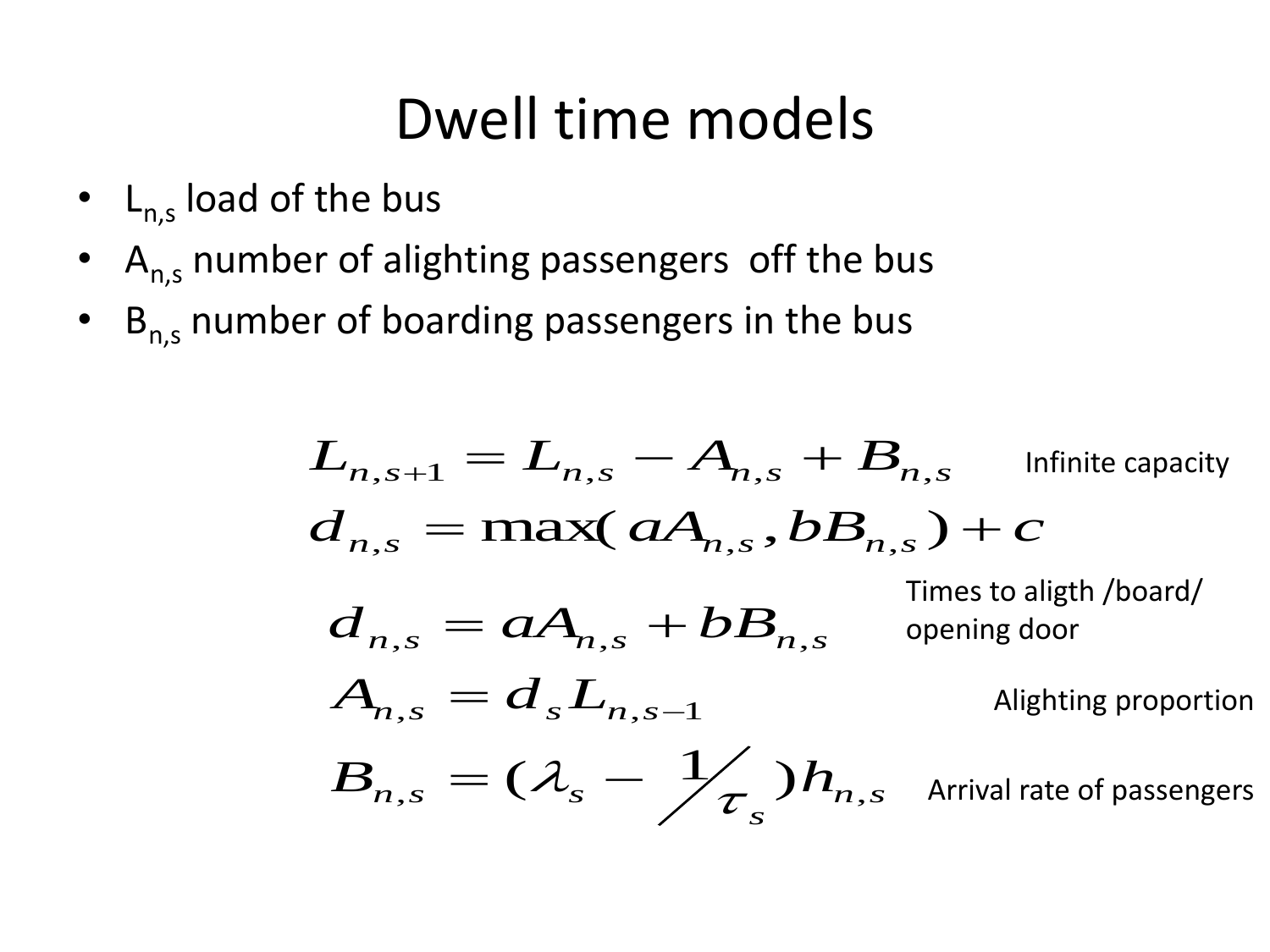# Travel time and speed models

- Gamma distribution
- skewed to the right, is equal to the exponential distribution when the scale is equal to 1 and tends towards the normal distribution when the scale gets infinite. The variance is proportional to the square of the mean  $E(Y)=v\lambda$ .

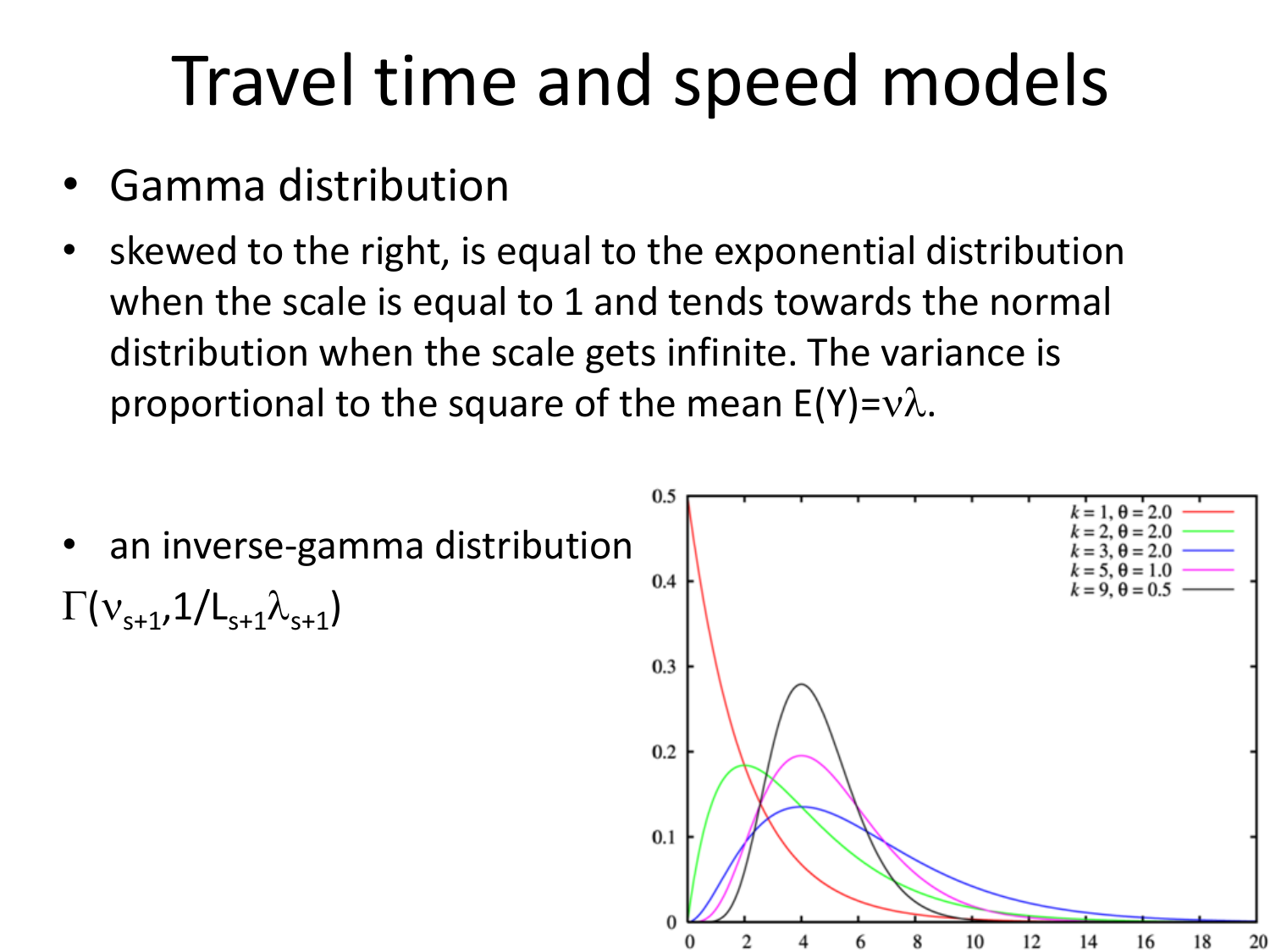- Normal-exponential distribution
	- Compound of a normal distribution by an exponential distribution



• Generalized extreme distribution

Portland data At each stop door opening and closing times are recorded, and the APC records the number of boarding and alighting passengers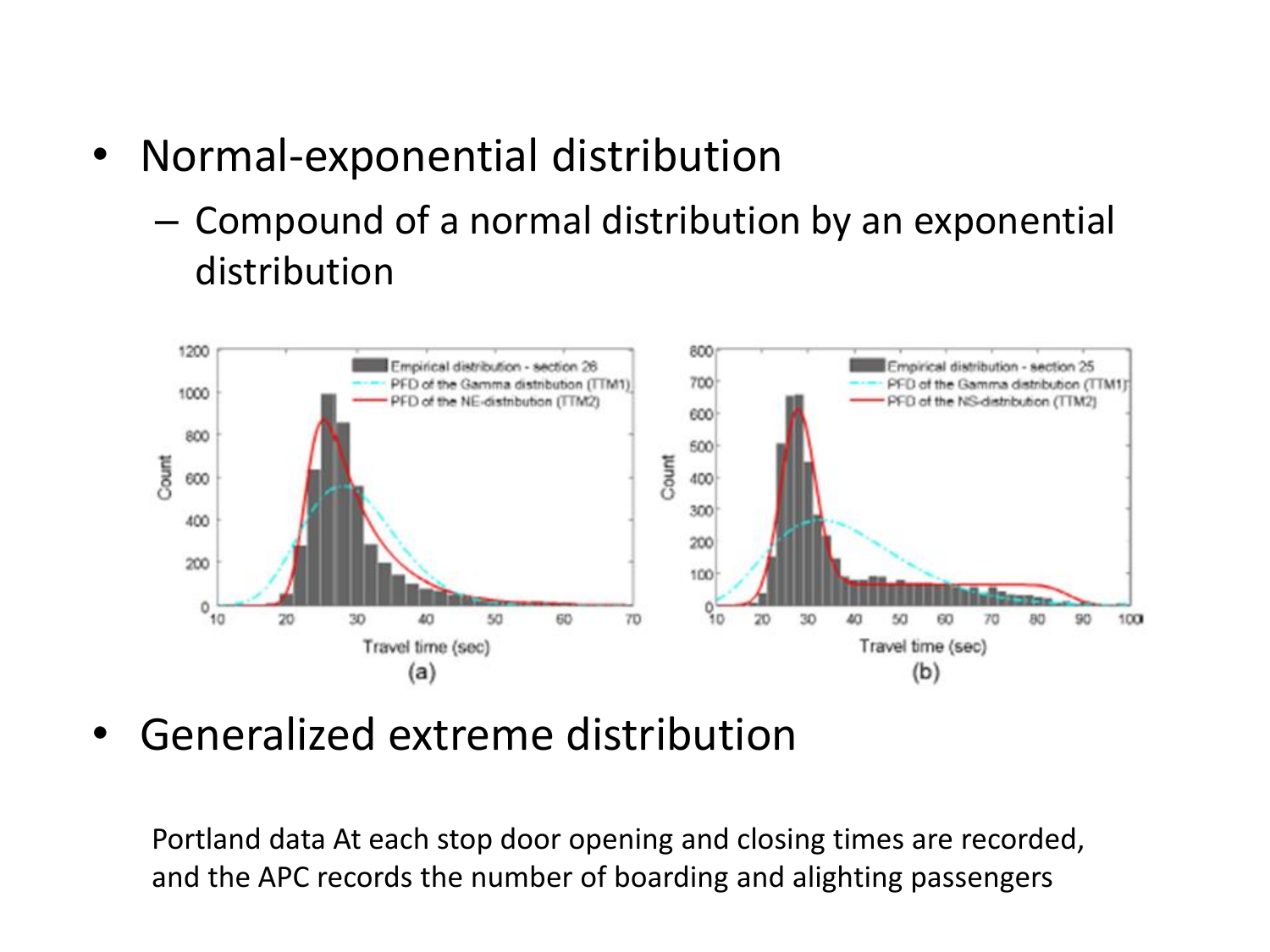| Table 1 |  |                                              |
|---------|--|----------------------------------------------|
|         |  | Model components with their characteristics, |

| Model              |    | Description                                                  | Data requirement                                               | Stochastic form                                                                                                                                                                                | Deterministic form                                                                         |
|--------------------|----|--------------------------------------------------------------|----------------------------------------------------------------|------------------------------------------------------------------------------------------------------------------------------------------------------------------------------------------------|--------------------------------------------------------------------------------------------|
| Dwell time         |    | Use distributions for dwell times                            | Archived bus dwell times<br>from AVL<br>Door opening detection | $d_{is} \rightarrow \mathcal{E}(c + \beta_3 h_{is})$                                                                                                                                           | $d_{is} = c + \beta_s h_{is}$                                                              |
|                    | 2. | Use distributions for numbers of<br>passengers               | Archived bus dwell times<br>from AVL                           | $B_{is} \rightarrow P(\lambda_s h_{is})$                                                                                                                                                       | $B_{i,s} = \lambda_s h_{i,s}$                                                              |
|                    |    |                                                              | Automatic passenger<br>counters (APC)                          | $A_{is} \rightarrow Bi(L_{is}, \eta_s)$                                                                                                                                                        | $A_{is} = L_{is} \eta_s$                                                                   |
| <b>Travel time</b> |    | Use travel time distributions                                | Archived bus travel times<br>from AVL                          | (a) $\pi_{is} \rightarrow \mathcal{N}(\mu_s, \sigma_s)$<br>(b) $\pi_{is} \rightarrow \mathcal{L} \setminus (\mu_s, \sigma_s)$<br>$(c)$ $\pi_{is} \rightarrow \mathcal{G}(\mu_{s}, \sigma_{s})$ |                                                                                            |
|                    | 2  |                                                              | Archived bus travel times<br>from AVL                          | (a) Without a signal:<br>$\pi_{is} \rightarrow \text{NE}(\mu_s, \sigma_s, \lambda_s)$                                                                                                          | (a) $\pi_{is} = \mu_s + \lambda_s$<br>(b) $\pi_{i,s} = \mu_s + \frac{\mu_s^2}{2(r_s+c_s)}$ |
|                    |    |                                                              | Signal locations                                               | (b) Otherwise:<br>$\pi_{is} \rightarrow NS(\mu_s, \sigma_s, r_s, g)$                                                                                                                           |                                                                                            |
|                    | з. | Travel time based on synthetic and<br>realistic trajectories | Signal location and settings                                   | $\pi_{is,n} \rightarrow \mathcal{N}\left(\frac{\Delta x_{is}}{p}, \sigma_s\right)$                                                                                                             | $\pi_{i,n} = \frac{\Delta x_{i,n}}{n}$                                                     |
|                    |    |                                                              | Velocity characteristic of<br>buses                            |                                                                                                                                                                                                |                                                                                            |
|                    | 4  |                                                              | Signal location and settings<br>Flow from loop detectors       | $\pi_{i,s,n} \rightarrow \mathcal{N}\left(\frac{\Delta x_{i,n}}{v}, \sigma_s\right)$                                                                                                           | $\pi_{i,s,n} = \frac{\Delta x_{i,n}}{n}$                                                   |
|                    |    |                                                              | Velocity characteristic of<br><b>buses</b>                     | $N_{is,n} \rightarrow P(q, \Delta t)$                                                                                                                                                          | $N_{is,n} = q_s \Delta t$                                                                  |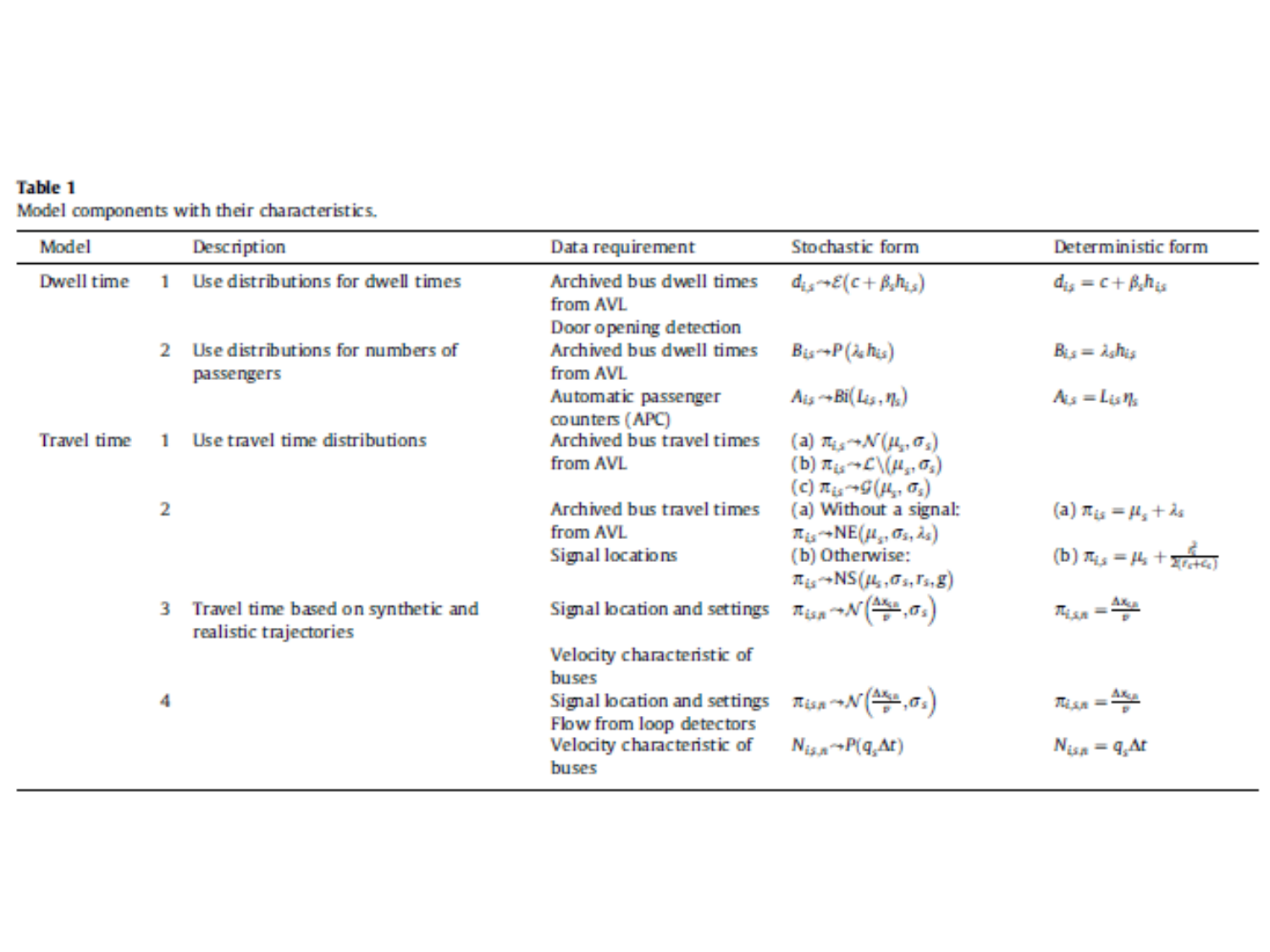### Particle filter as prediction method

• Generate K trajectories (particles) based on models

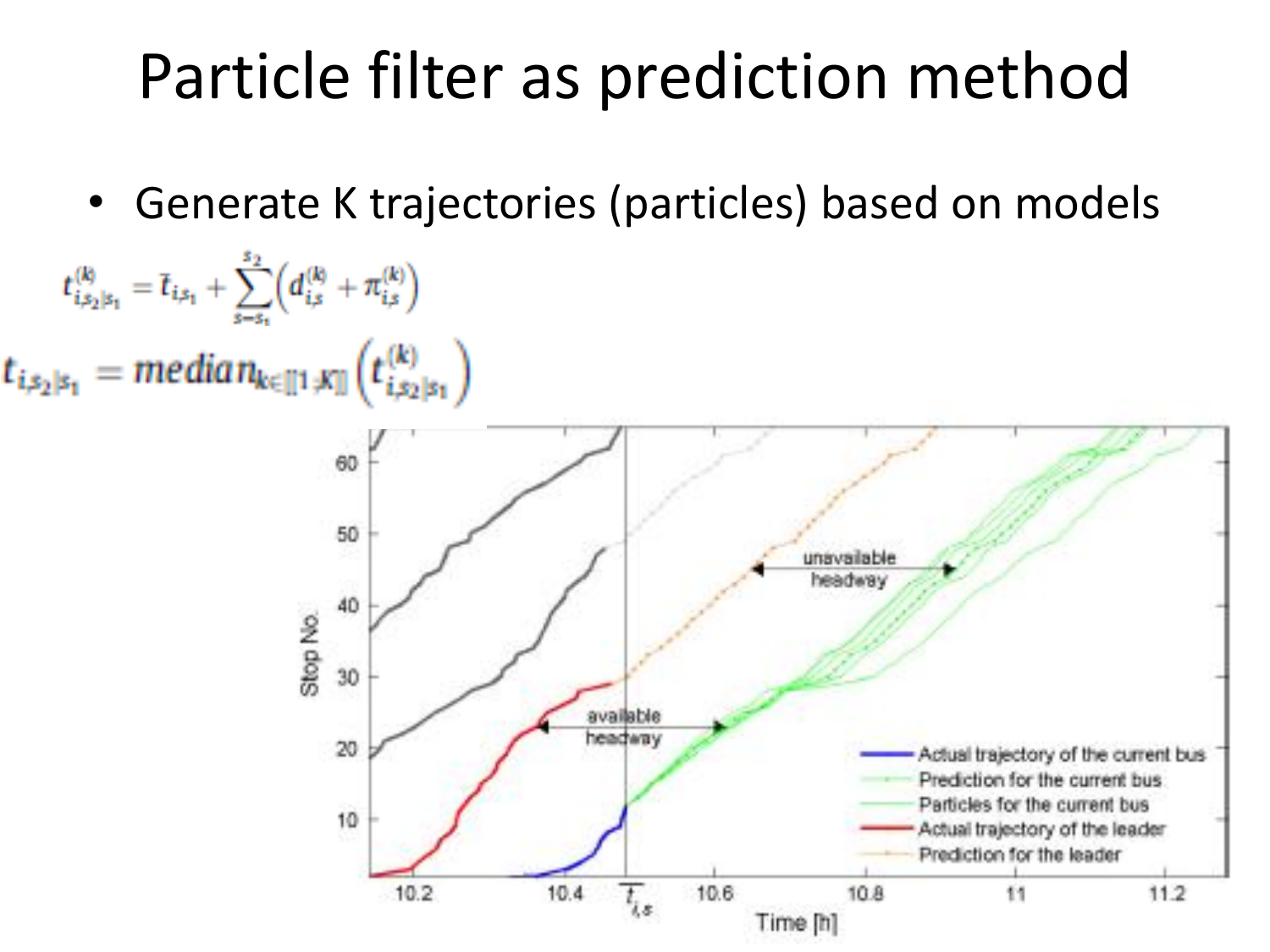#### Headways and dwell times

• Headway distribution could be bimodal



• Typical dwell time distributions : Burr, log-logistic, log-normal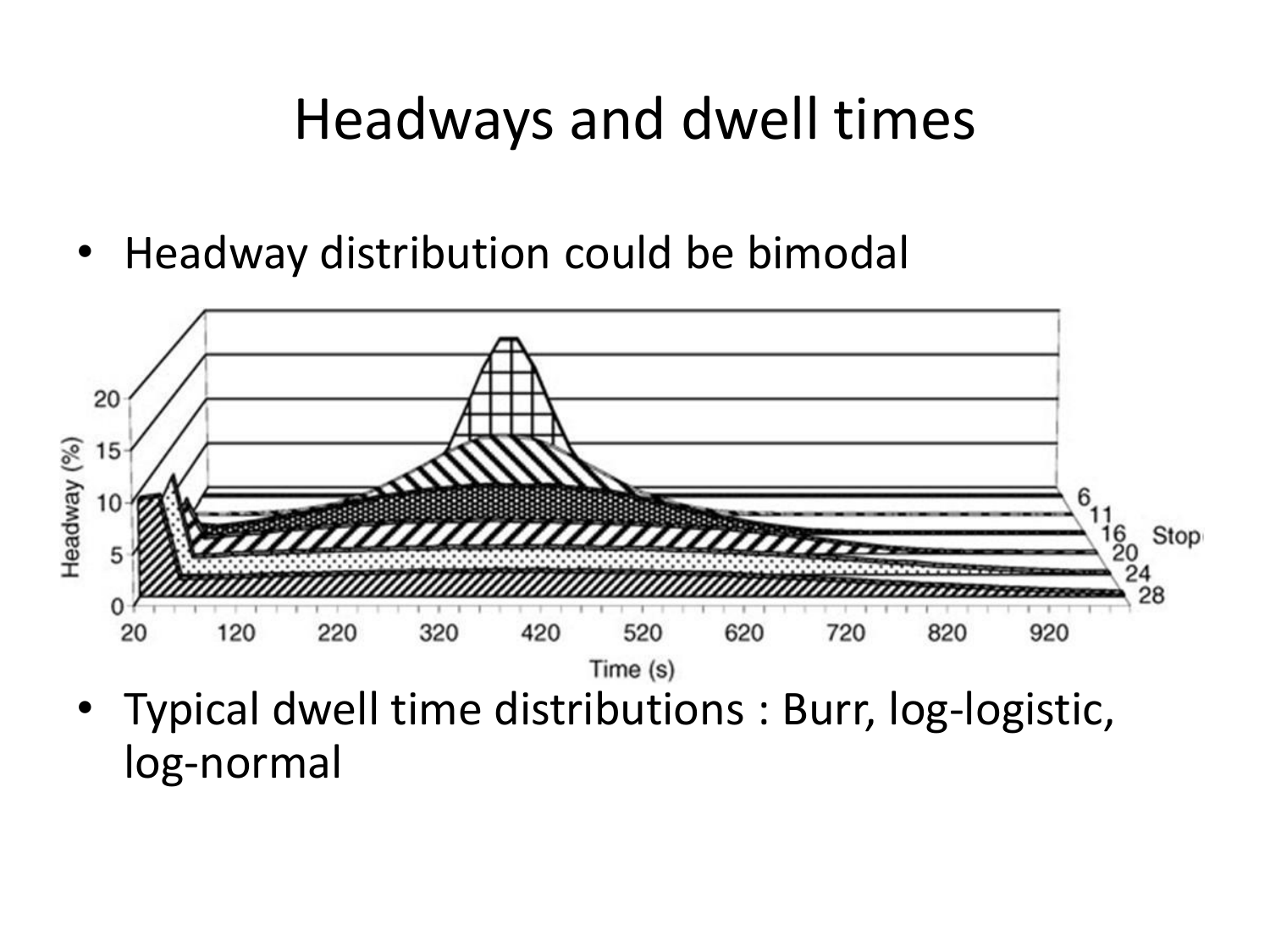### Stochastic processes and models (2)

- By means of (Daganzo, 2009)
	- $u_{n,s} = a_{n,s+1} a_{n,s}$  global travel time for segment s, s+1
	- $h_{n,s} = a_{n,s} a_{n-1,s}$  inter-arrival headway between buses n -1 and n at stop s

$$
u_{n,s} = c_s + \beta_s (h_{n,s} - H) + v_{n,s+1}
$$
  
\n
$$
a_{n,s+1} = a_{n,s} + c_s = a_{n,s} + \beta_s (a_{n,s} - a_{n-1,s} - H) + v_{n,s+1}
$$

- With  $\beta_{s}$  marginal increase in expected bus delay from a unit increase in headway
- $v_{n,s+1}$ Random noise detected at s+1
- Origin of bus bunching (instability of the dynamical system)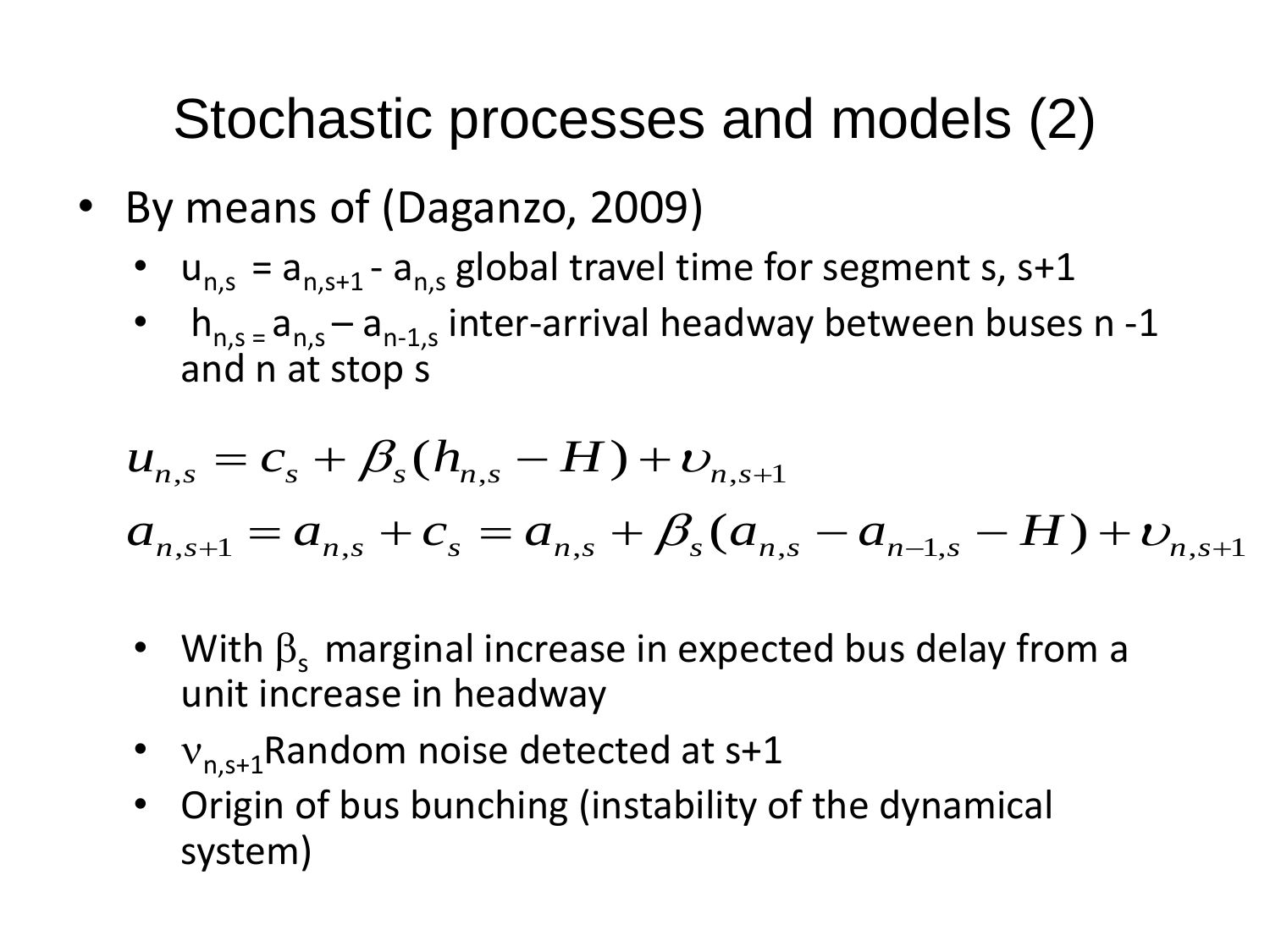$$
u_{n,s} = c_s + \beta_s (h_{n,s} - H) + v_{n,s+1}
$$
  
\n
$$
a_{n,s+1} = a_{n,s} + c_s = a_{n,s} + \beta_s (a_{n,s} - a_{n-1,s} - H) + v_{n,s+1}
$$

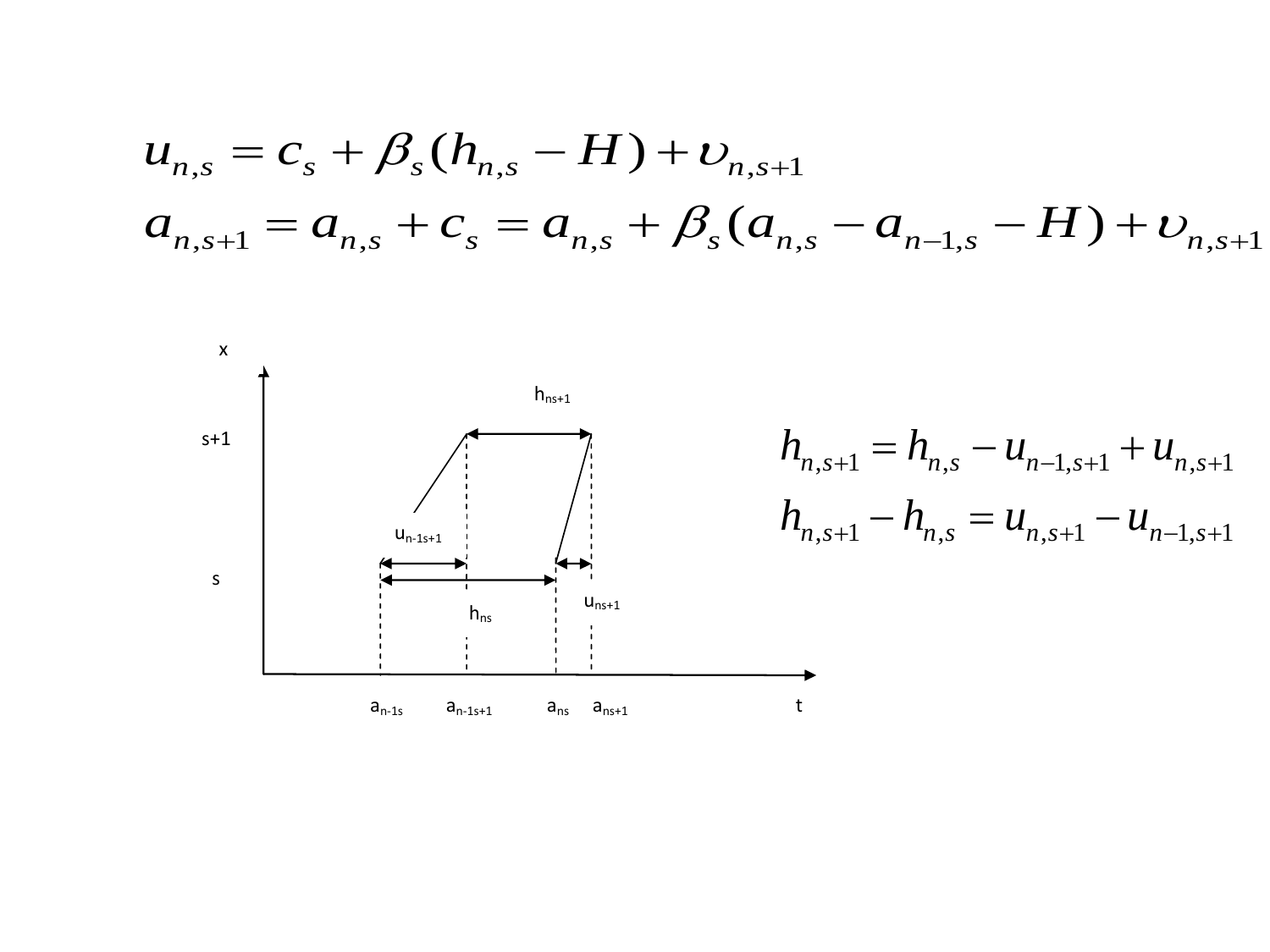## Observed trajectories



Dwell times missing on scheduled trajectory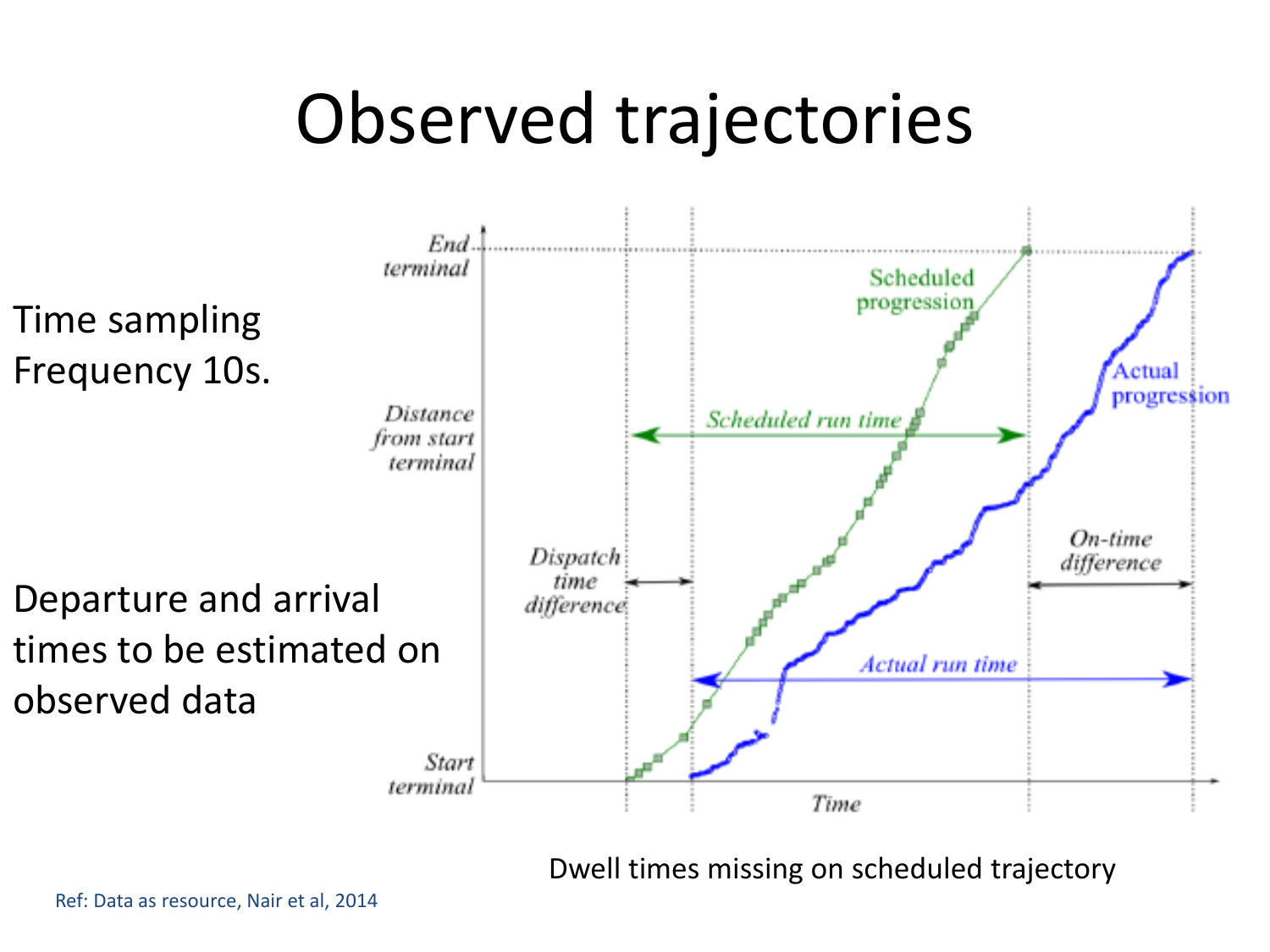# Missing data

- Checking data to face the following anomalies
	- **Bus overtakin**g (BO), succeeding bus passes the predecessor
	- **Technical failures** (TF) in the recording of GPS data. Results in missing data and temporal technical gaps
	- **Incorrect Operations in the Service** (IOS) consequences of unpredicted missed trips and unexpected breakdowns. Results in missing data and temporal technical gaps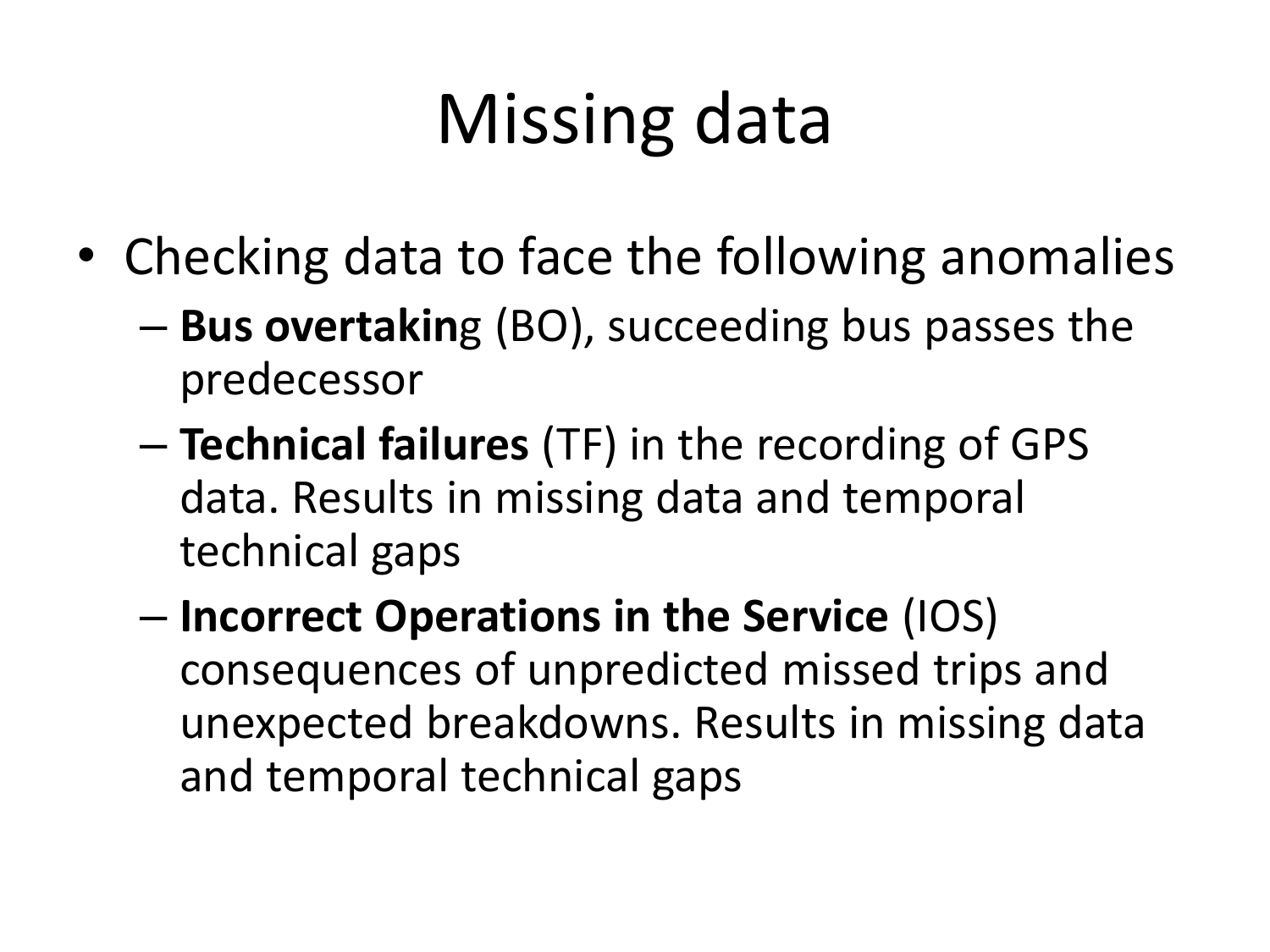#### Estimation of arrival times from the bus trajectories (Lakhotia et al., 2017)

- Bus stop as the unit of reference. The bus is defined to be at a bus stop if the distance between the stop and the bus is less than a certain value, which is called buffer radius (30m. radius).
- Bus as the unit of reference with route matching



Note: A. B. Crepresent 3 bus stops Green dots represent GPS points of a bus moving in the direction A to C Red dashed circles represent buffers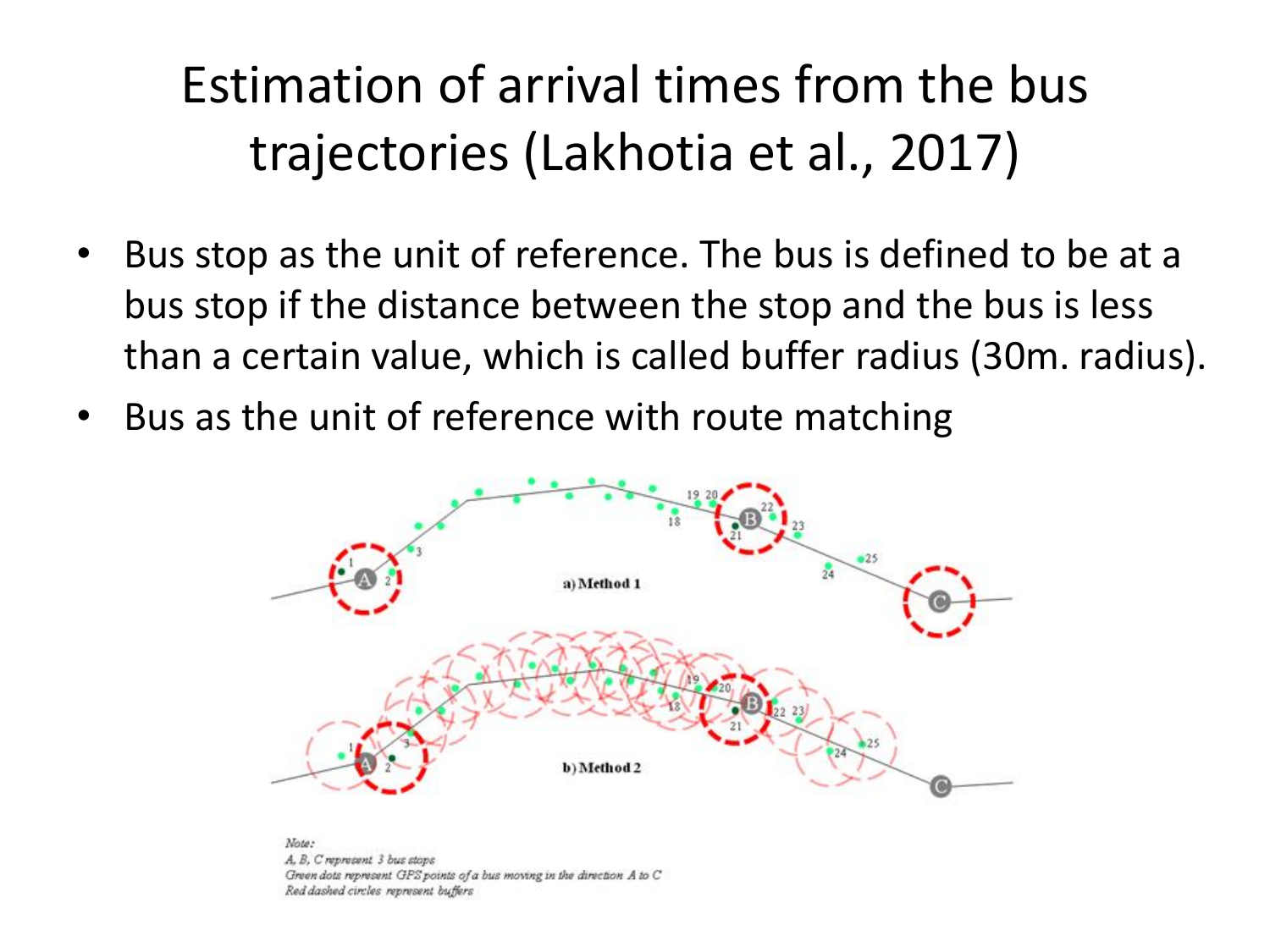- Select a timestamp only if the distance to nearest station is less than the buffer radius.
	- Since the GPS data was at a frequency of 10 seconds, it is possible that we have multiple timestamps for a particular stop. In this case, the first time stamp is designated as arrival time and the last is departure time. It is also to be noted that it is not uncommon for drivers to stop at bus stops for less than 10 seconds in case there is no demand, in which case we have no timestamp for arrival (Missing values).
- Order of arrival of buses at intermediate stations may not be the same as overtaking is possible
	- Complicate the calculation of headways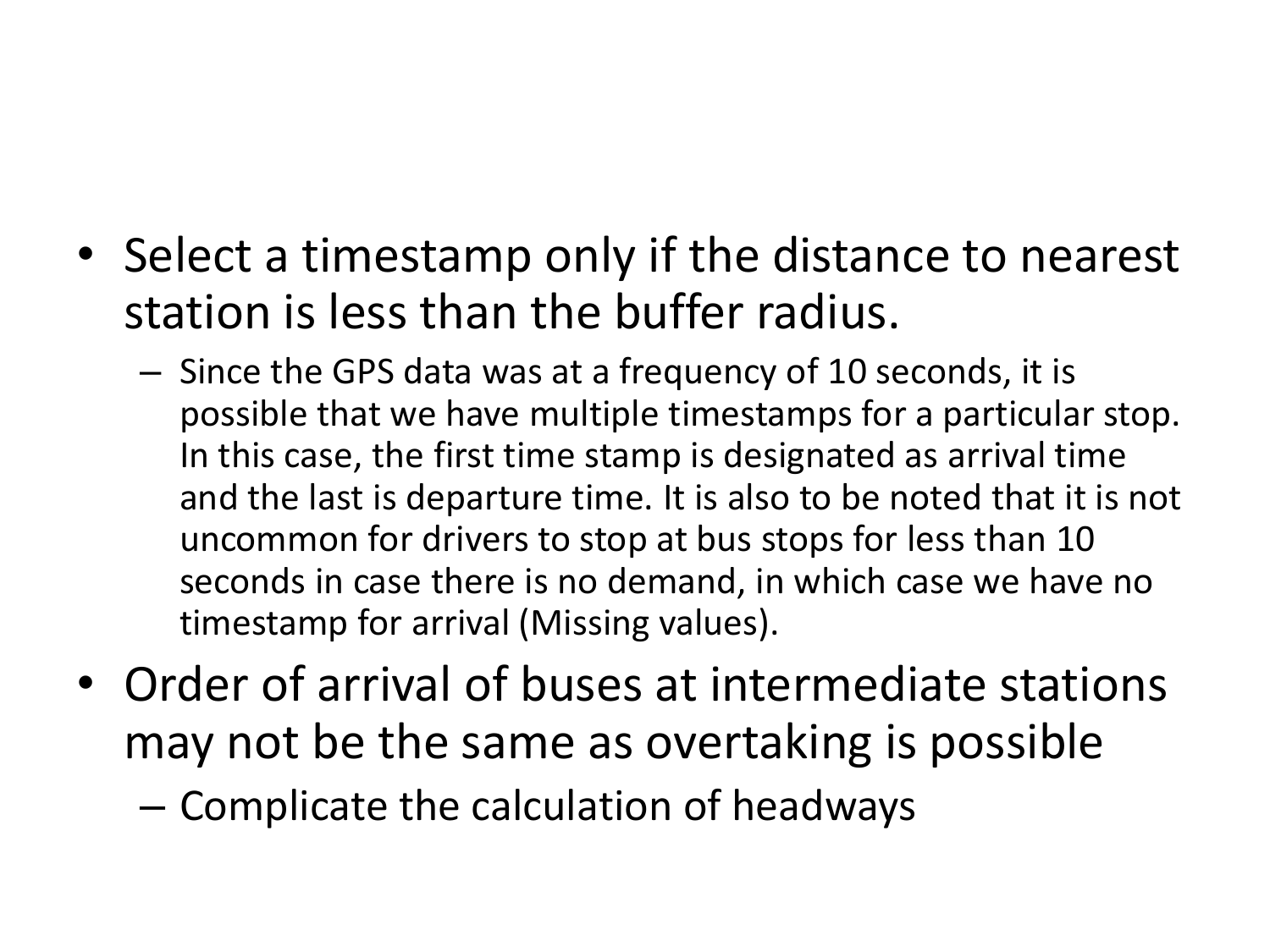#### Estimation of statistical models

• The model is a system of equations (n=1 to N bus) on the first differences between the arrival times on a sample of days  $(j = 1, l)$ 

$$
\Delta^s Y_{nsj} = c_s + \beta_s (Y_{ns-1j} - Y_{n-1s-1j} - H) + \nu_{nsj}
$$
  

$$
\Delta^s Y_{nsj} = c_s + \beta_s (\Delta^n Y_{ns-1j} - H) + \nu_{nsj}
$$

which can be written

$$
U_{nsj} = c_s + \beta_s (h_{ns-1j} - H) + \upsilon_{nsj}
$$

• The first statistical approach is to use a gamma distribution for the global travel time with two parameters shape and scale  $G(v<sub>s</sub>,\lambda<sub>s</sub>)$  and a gamma regression knowing the departure times of the previous bus.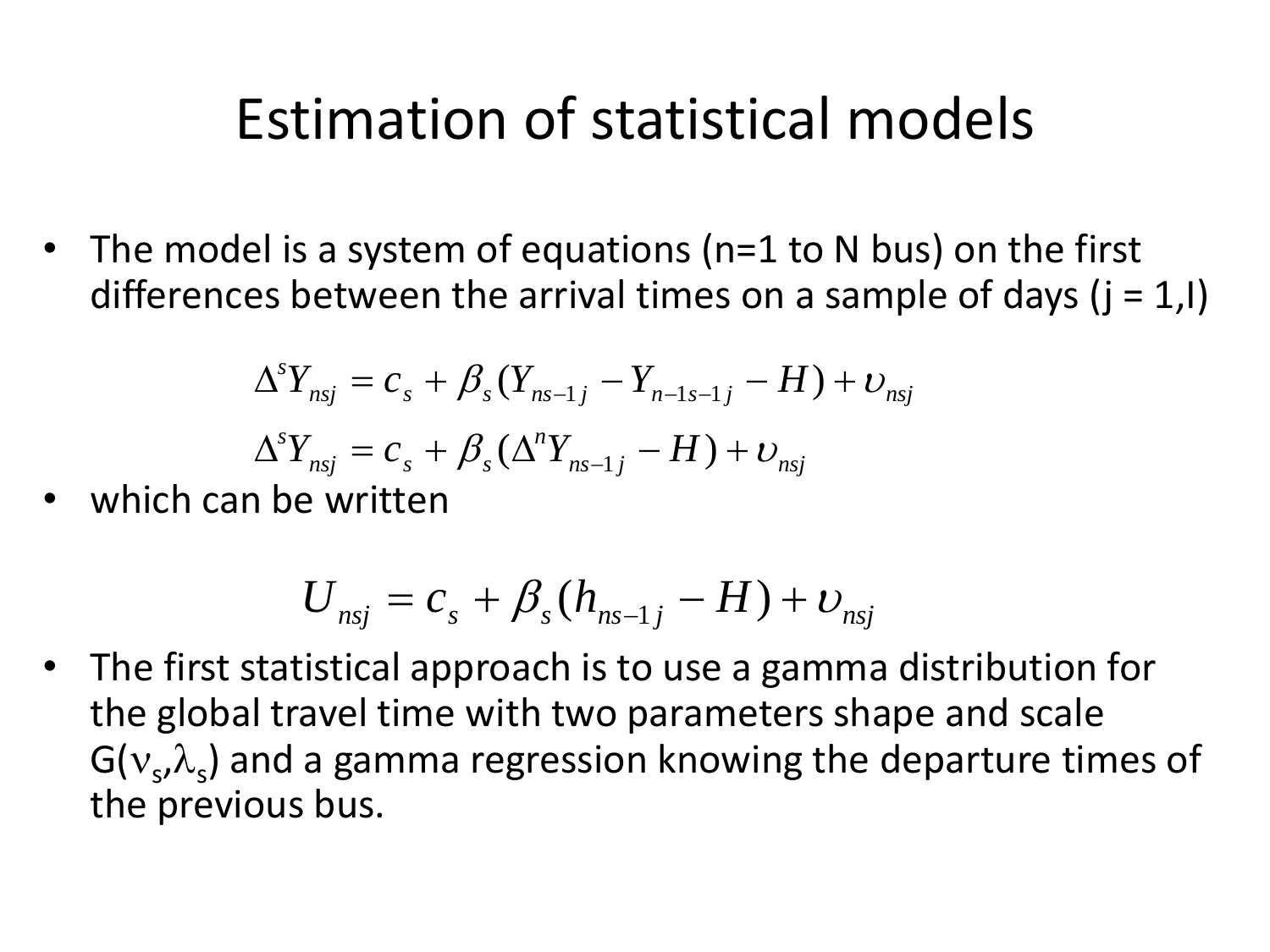• Then we have to change the formulation of the model to adapt to the form of a generalized mixed linear model with a link function which could be a logarithm (or the inverse)

$$
LogE(U_{nsj}) = c_s + \beta_s (h_{ns-1j} - H)
$$

$$
E(U_{nsj}) = e^{c_s} e^{\beta_s (h_{ns-1j} - H)}
$$

• It is an accelerated failure model. Or

$$
LogE(U_{nsj}) = c_s + \beta_s log(h_{ns-1j} - H)
$$

$$
E(U_{nsj}) = e^{c_s}(h_{ns-1j} - H)^{\beta_s}
$$

for a multiplicative model

• We can also use the canonical link which is the inverse function (so the travel speed)

$$
1/E(U_{nsj}) = c_s + \beta_s (h_{ns-1j} - H)
$$
  

$$
E(U_{nsj}) = 1/(c_s + \beta_s (h_{ns-1j} - H))
$$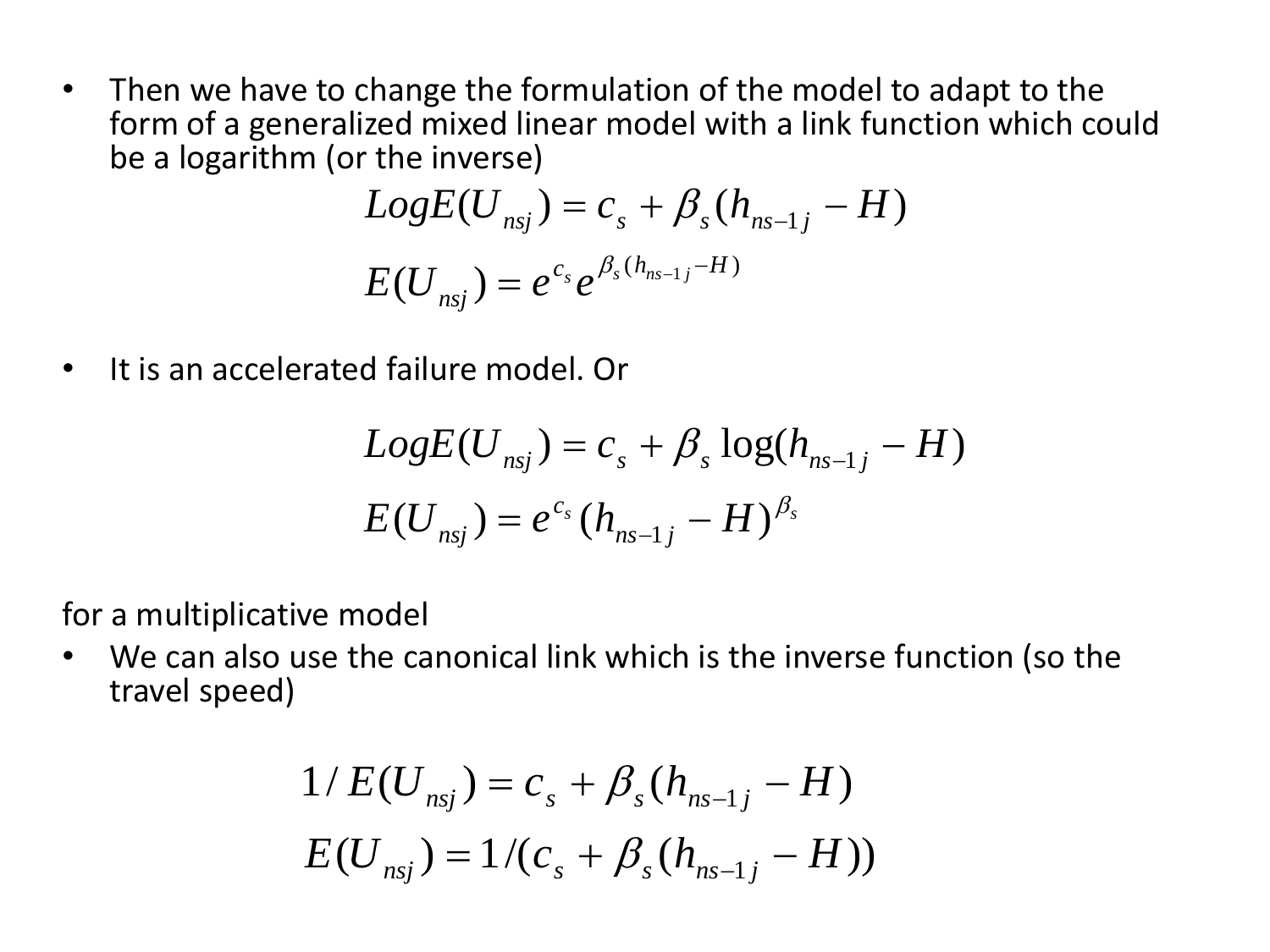Spatio-temporal processes for passengers

- Bulk queue models (serving more than one customer at a time) and Markov chain
	- Stock waiting at stop s at run n

$$
S_s^n = S_s^{n-1} - B_s^{n-1} + \beta_s (a_s^n - a_s^{n-1})
$$

- Hypothetical number of passengers boarding
- Hypothetical departure time

$$
\overline{B}_{s}^{n} = S_{s}^{n} + \beta_{s}(\overline{d}_{s}^{n} - a_{s}^{n})
$$
\n
$$
\overline{d}_{s}^{n} = a_{s}^{n} + ad_{s}L_{s}^{n} + b\overline{B}_{s}^{n}
$$
\nL is the number of passengers in the bus

\n
$$
\overline{d}_{s}^{n} = a_{s}^{n} + \frac{1}{1 - b\beta_{s}}(ad_{s}L_{s}^{n} + bS_{s}^{n}) \qquad L_{n,s+1} = L_{n,s} - dL_{n,s} + B_{n,s}
$$

$$
\overline{B}_{s}^{n} = S_{s}^{n} + \frac{\beta_{s}}{1 - b\beta_{s}} (ad_{s}L_{s}^{n} + bS_{s}^{n})
$$
hypothesis: all passengers can board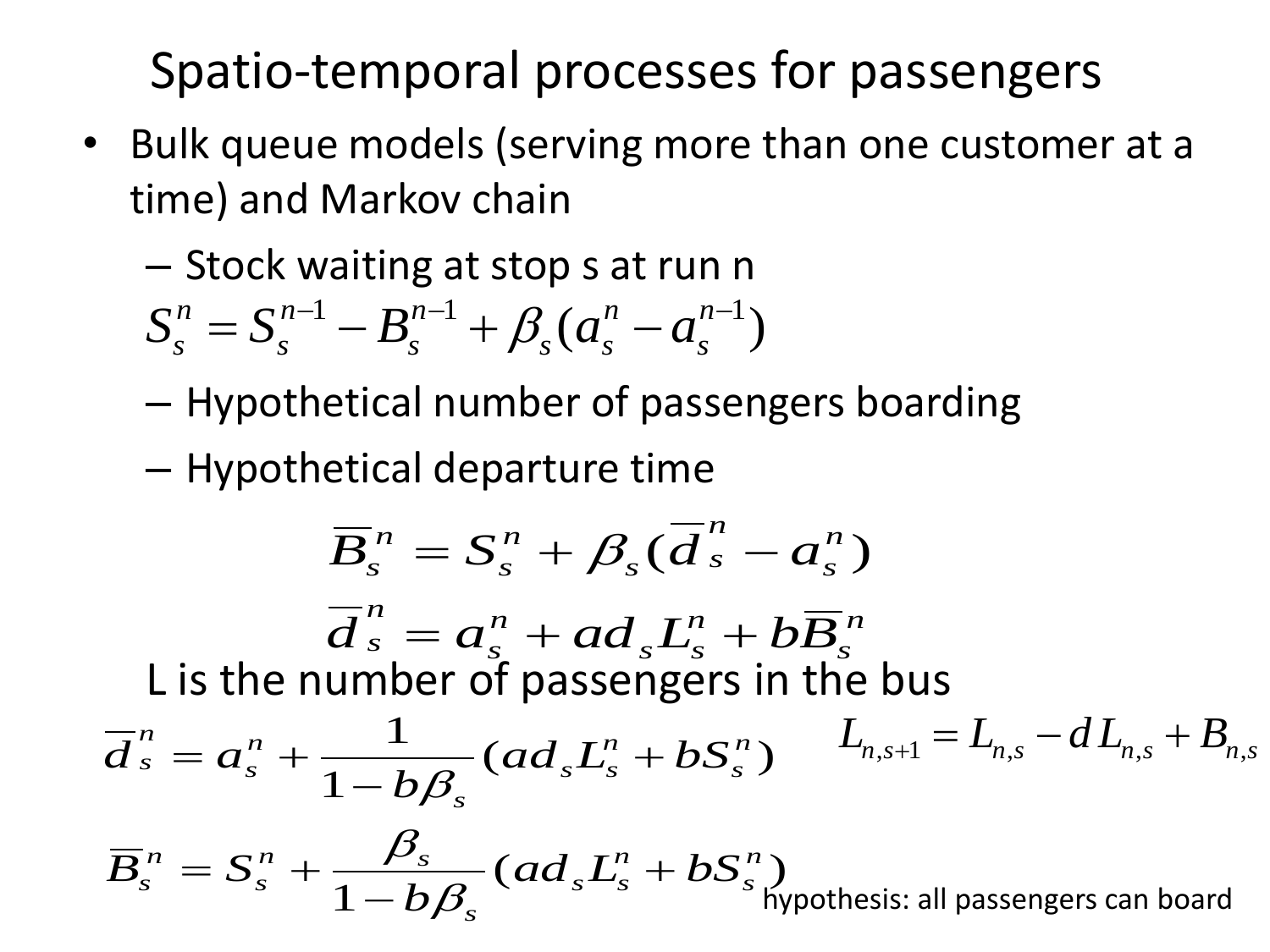- Then look at capacity
	- Bus can accomodate the hypothetical number

If residual capacity  $+$  alighting  $>$  waiting, then

- Check that the departure time is not earlier than the scheduled departure (if not hold)
- Bus cannot accomodate the hypothetical number then boarding=residual capacity and departure time= min (theoritical , feasible)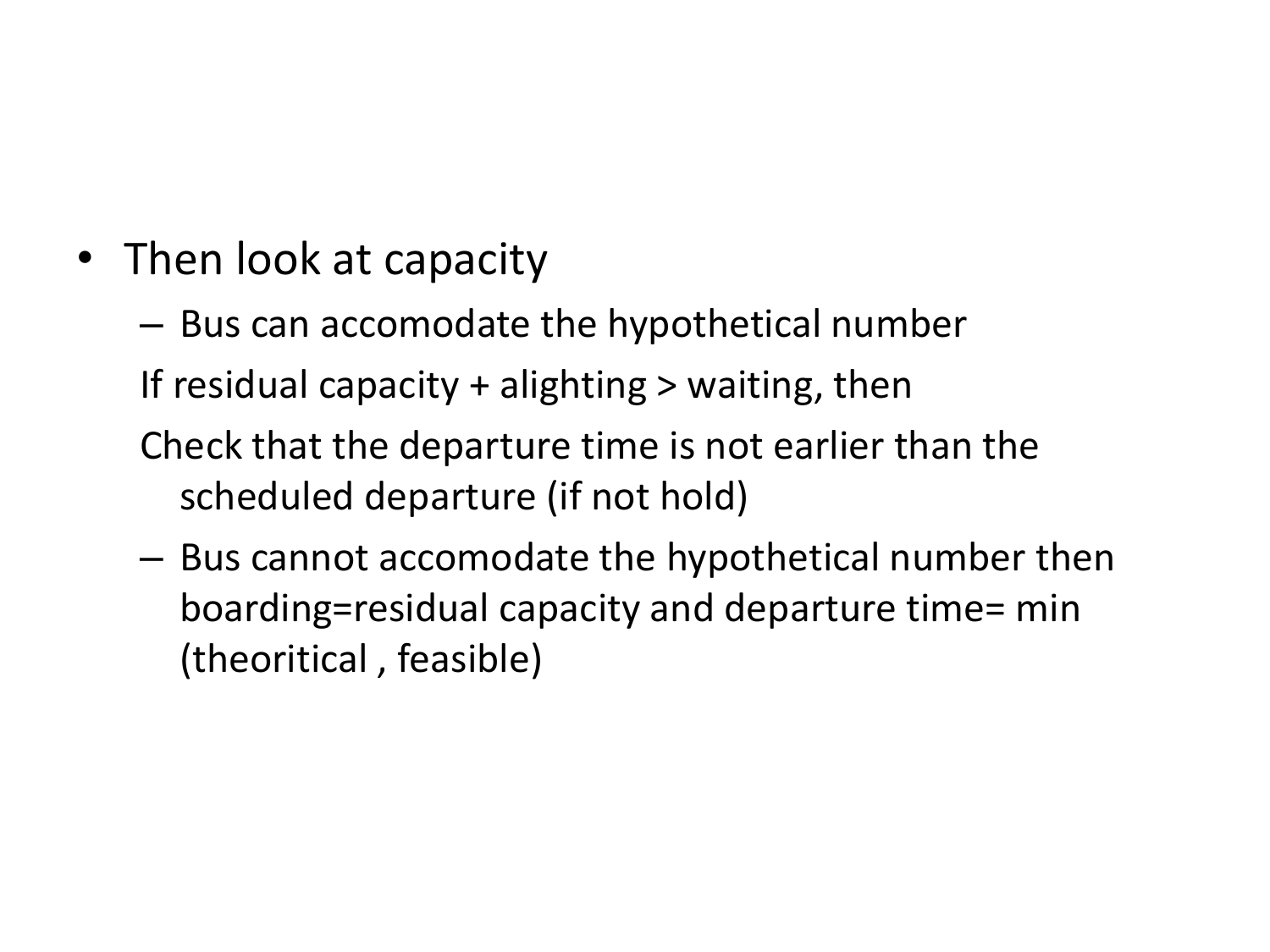



Figure 1: number of passengers waiting at a station, function of time



Fig. 3. Scheme of the change of bus filling with time.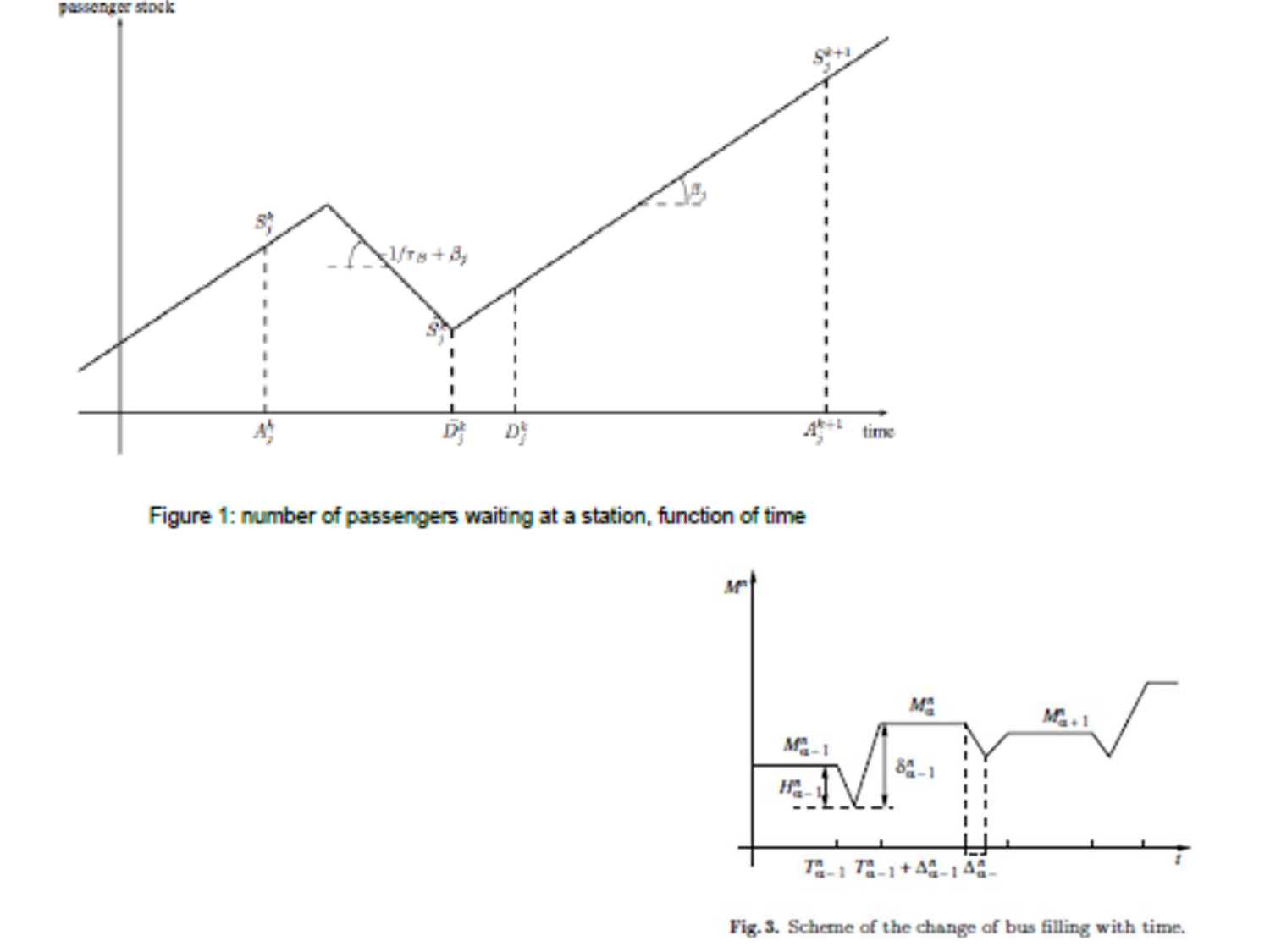## Performance indicators

• Total passenger travel time

$$
\sum_{s=1}^{S-1} (a_s^n - d_{s-1}^n)L_s^n + \sum_{s=1}^{S-2} (L_{s+1}^n - B_s^n)(d_s^n - a_s^n)
$$

• Waiting time



Figure 2: Area representing total waiting time at a station

• Delay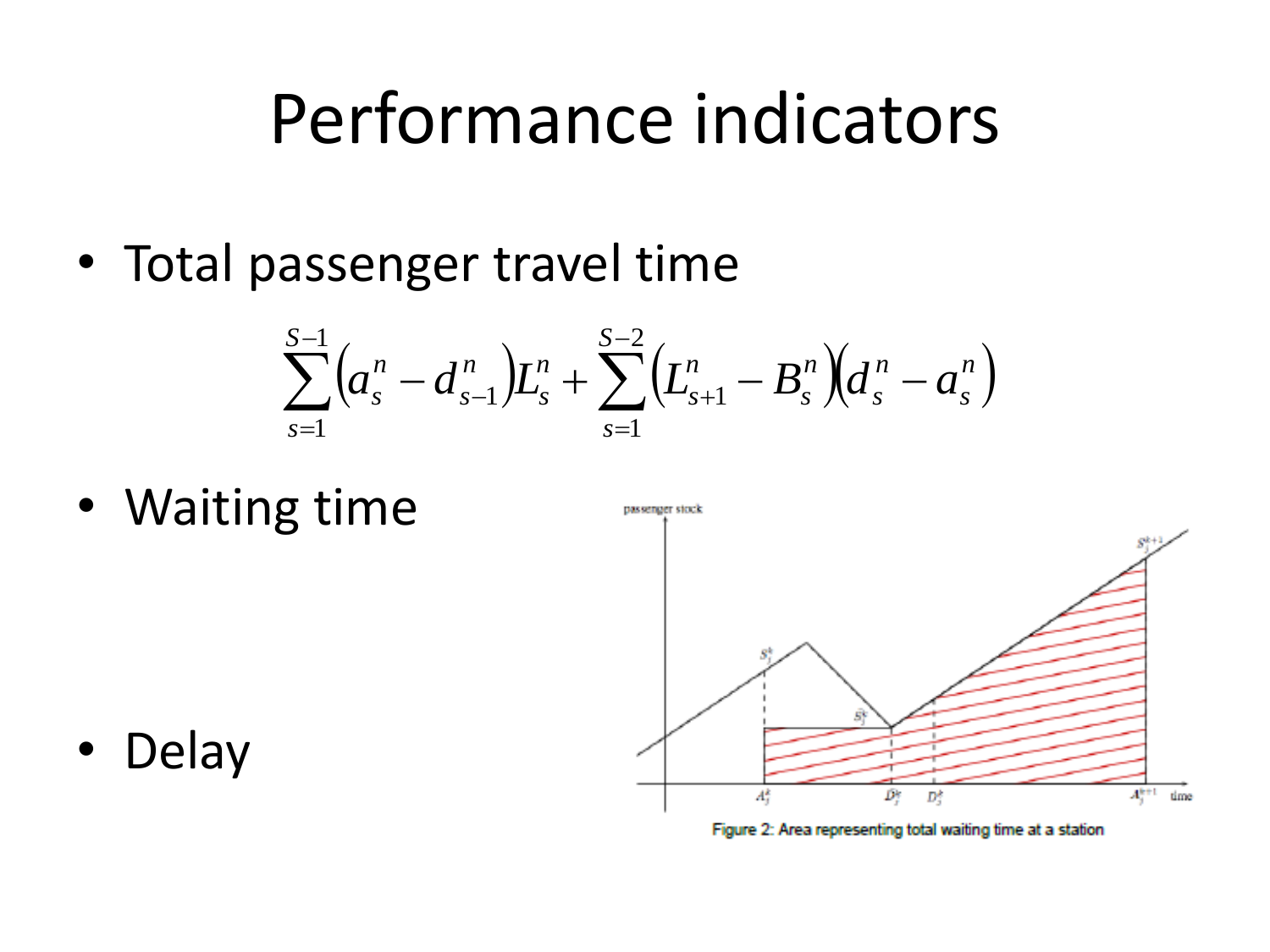## User cost component between i and j

- C(t) travel disutility when leaving at time t with schedule delay cost or head start (time allocated to waiting)
- t\* preferred arrival time, T travel time

$$
C(t) = \alpha_w T_w + \alpha_v T_v + \beta (t^* - t - T_w)^+
$$
  
+  $\gamma (t + T_w - t^*)^+$ 

- Excess waiting time at the origin stop i (probability to miss the targeted departure
- Potential travel time called the travel time buffer  $A_j^{95th}$ -E(A<sub>j</sub>)
- Mean riding time  $E(A_j)$ - $E(D_i)$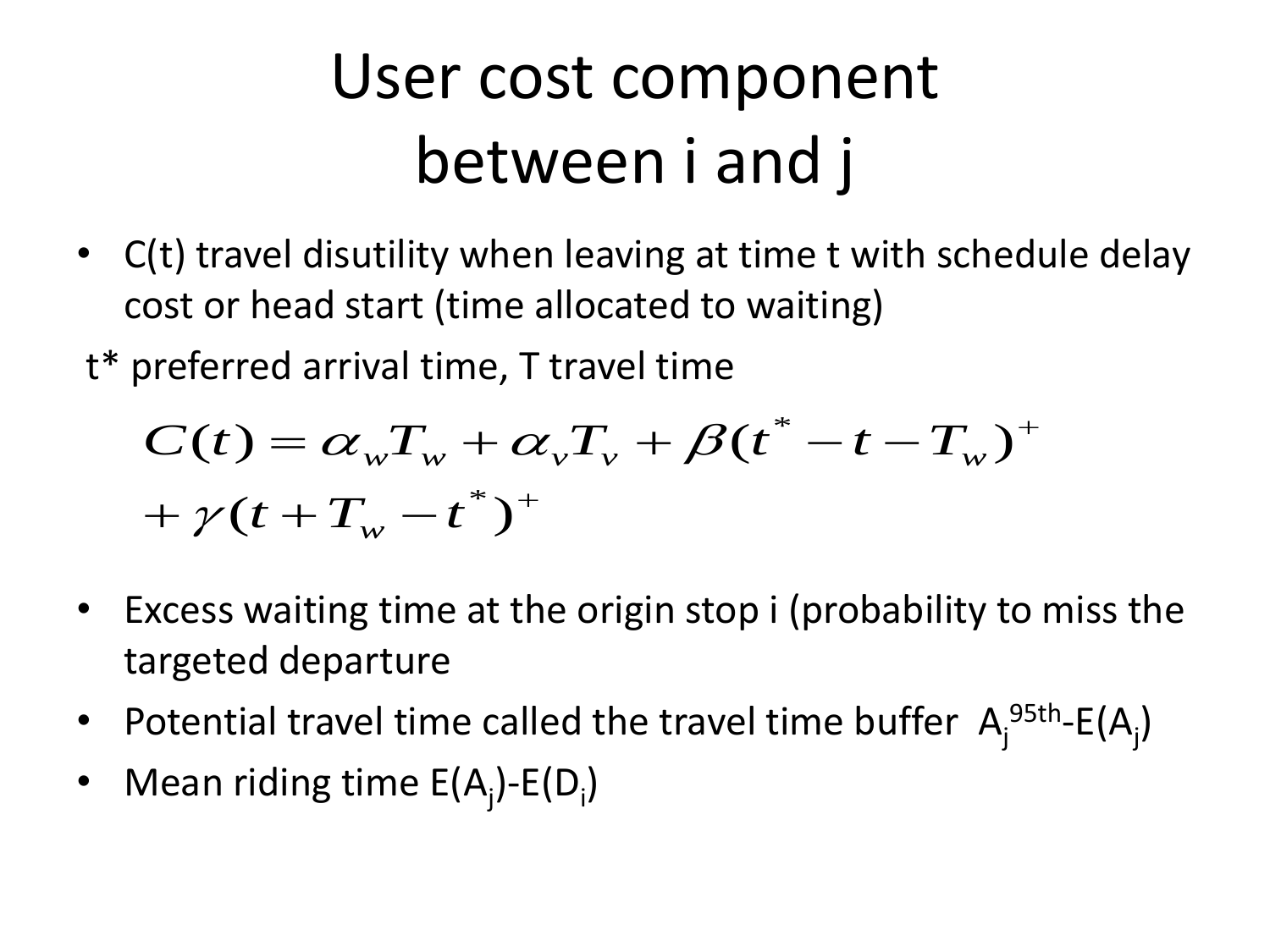- Excess waiting time : On(s) or boarding
- Potential travel time : OFF(s) or alighting
- Mean riding : OD(i,j) but in fact ON(i) and OFF(j)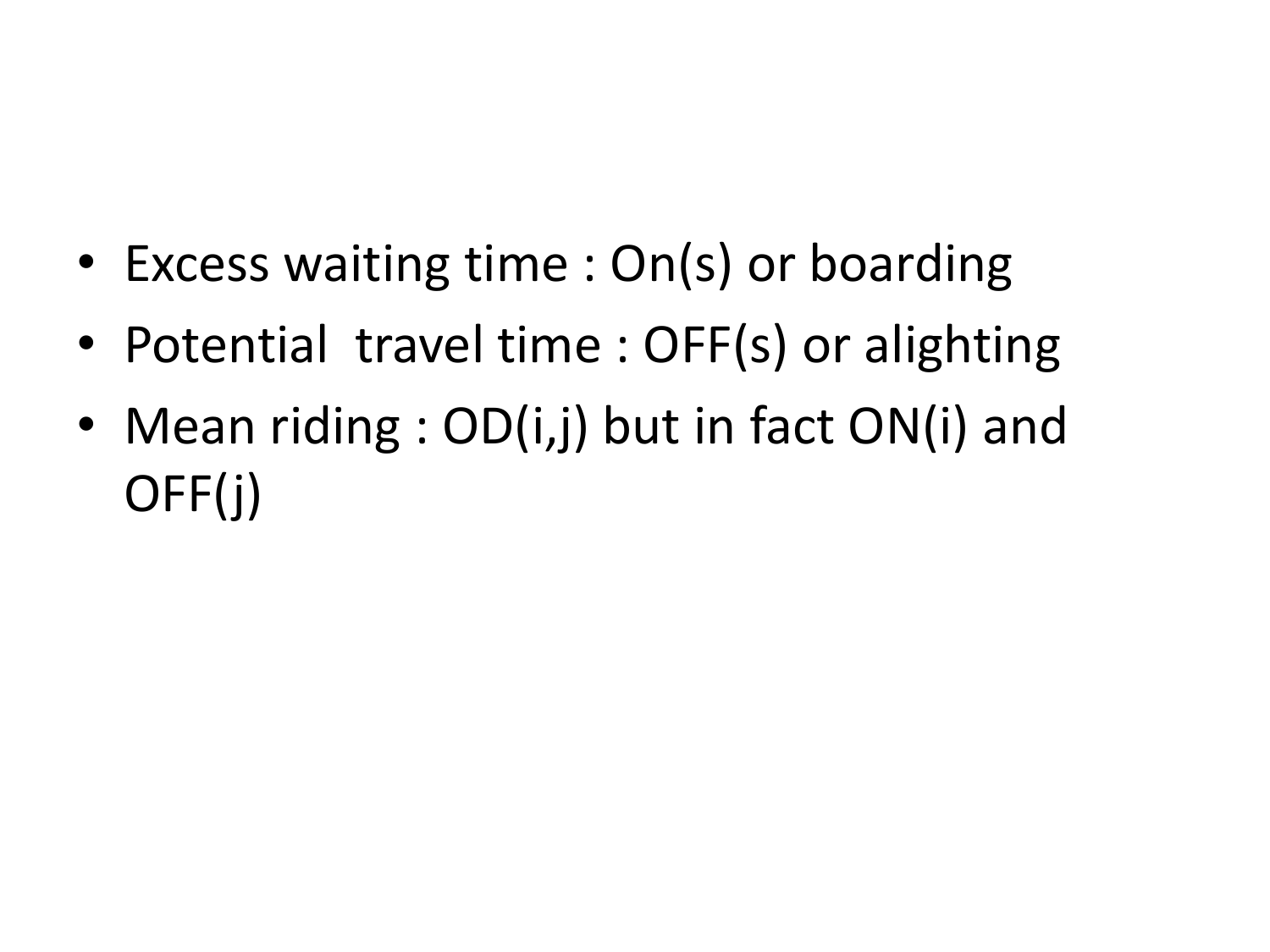### Conclusion

- Well known stochastic processes for bus and passenger movements. Interesting non stable dynamics with bus bunching
- Fit of Statistical distributions for travel and dwell times
	- Data problems to solve with GPS (missing data)
	- More than one candidate for travel times, dwell times, headways: non standard distributions (very skewed)
- Use of statistical models to fit Daganzo's models
- Comprehensive transition to performance indicators